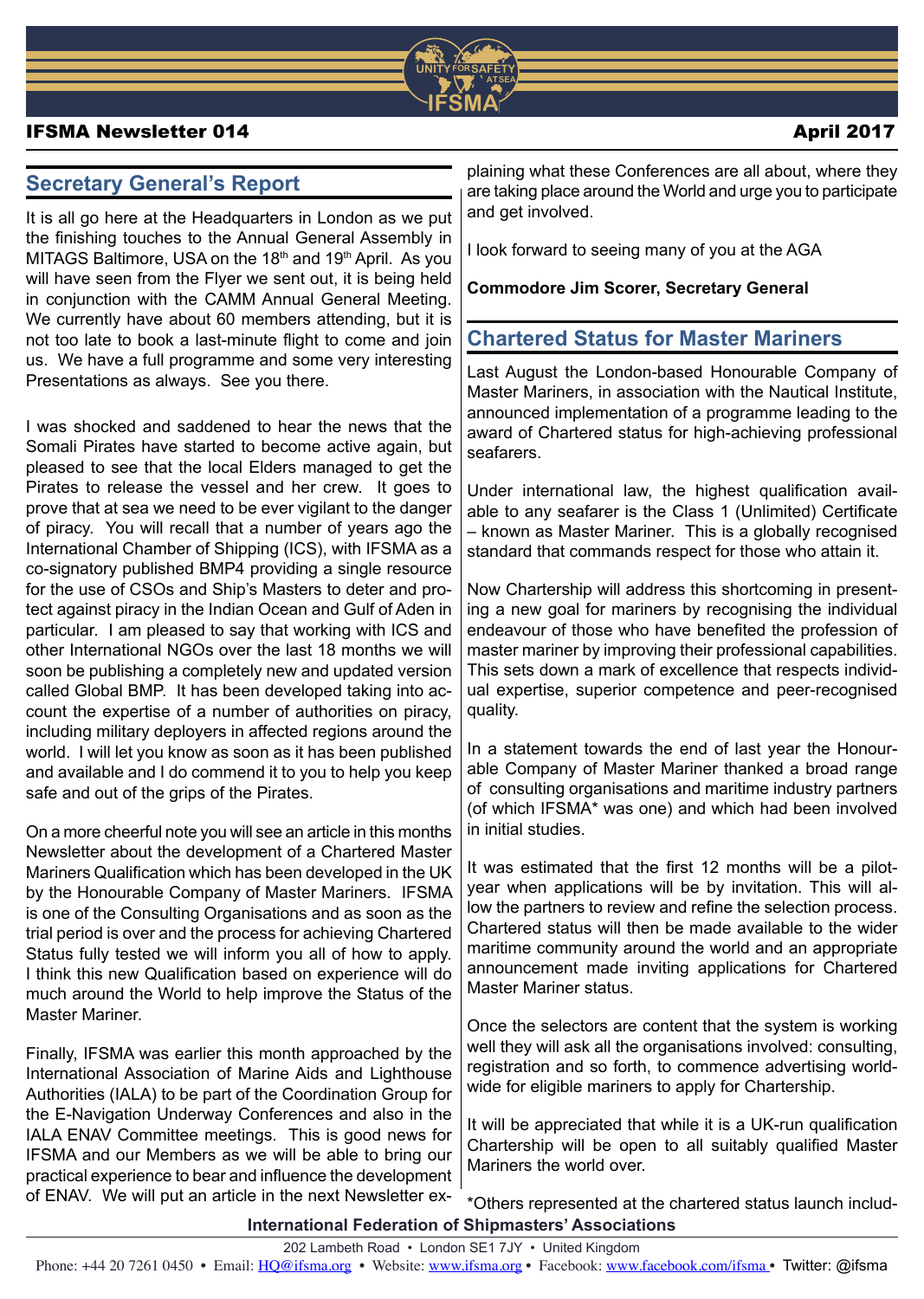ed: Trinity House, the UK Chamber of Shipping, the Merchant Navy Training Board, the Maritime and Coastguard Agency and the Institute of Marine Engineering, Science and Technology (IMarEST).

# **Recommendations for a Healthy Lifestyle**

**From the perspective of a Seafaring Medical Examiner**

## **By Dr Marcus Brauer MBChB, Dip PEC, DOH, Cape Town**

As a seafaring medical examiner, I get to see and examine thousands of aspiring and existing seafarers. Many appreciate the opportunity to have their health reviewed and have expressed their appreciation when recommendations have led to overall improvement of health as well as quality of life.

It is from this perspective that I would like to share some of the recommendations I make on a daily basis, and when my seafarers follow these recommendations they tend to be rewarded with healthier and happier lives.

The reality is that after we have maximised our vertical growth after puberty, we are only looking at side-wise changes thereafter. Before this occurs, our body tends to accept and process anything we feed it, but after puberty that luxury evaporates, and how we eat and exercise has very real and direct consequences.

**Weight** – strive to keep a stable weight, and if you fall into the obese category, follow the recommendations below to assist you slowly and gradually lower your weight.

**Smoking** – of all our health habits, this is potentially the most harmful. It helps to cut back on total cigarette consumption, but first prize remains stopping. Allen Carr provides useful guidance in his book *Easy Way to Stop Smoking*. Remember – it is never too late to stop.

**Plants** – befriend them and eat lots of them on a daily basis– vegetables, salads, nuts and fruit. This assists in weight loss and they contain the majority of the elements that our body wants: vitamins, minerals, fibre.

**Be active** – performing some form of regular sporty recreational activity three times a week has multiple health benefits from increased strength, confidence, energy and happiness. Exercise is also very valuable at interrupting the continuous stress levels that we are usually subjected to on a daily basis with the demands of our working lives.

**Sugar is the enemy** – sugar and the foods that are rapidly broken down to sugar such as biscuits, cakes, fizzy drinks, fruit juices, bread, pasta and potatoes are the main culprits when it comes to weight gain in adults. This weight gain also provokes secondary, preventable illnesses such as diabetes and hypertension.

**Alcohol – is a poison –**the sooner this fact is understood and accepted, the easier it becomes to manage its use. Bear in mind that the toxic effect of alcohol is not only on virtually every organ in the body over time, but also damages relationships through altered behaviour while under its influence. While under the influence of alcohol the common negative social occurrences are: neglect of children and loved ones, participation in potentially hazardous physical activities of various descriptions and arguments, sometimes even fights with harmful outcomes. Alcohol should not be drunk on a daily basis and safe consumption limits are <7 iU (international units) per week for women and  $\le$ 14 iU per week for men. (1i U = 330 ml beer, 100ml wine or 25 ml spirits such as whisky)

**Water** – we mostly consist out of water (60% of an average adult body). Keep up regular water intake. I usually recommend 2-3 L per day, and more if you work in the tropics or hot engine rooms when fluid loss through sweating is increased. Aim to urinate 4-6 times per day and the colour should be clear or pale.

**Stress** – is a part of life. Stress is a helpful pressure that can provide us with the drive and energy to accomplish many things. The secret lies in dealing with it openly and managing it, so that it does not manage you. Focus on what is important and needs to be dealt with, and then get on with it. If despite all your best efforts you feel that you are not managing to control your levels of stress, do not allow stress and the potentially associated emotions of depression or anxiety to control your life. Seek guidance and support if you feel trapped or unable to change your circumstances. Learn about relaxation techniques that you can employ if you feel too much under pressure, such as simple relaxing breathing techniques or meditation, which can help alleviate and calm the body's negative response to stress and helps to restore a more peaceful mind-set.

**Sleep and relaxation** – are vitally important in allowing the conscious mind to switch off and to recharge. Strive to have regular sleeping patterns, which is a challenge when doing shift work at sea, but aim to establish a routine that allows for sufficient recovery and distraction to balance the work hours requiring attention and concentration.

**Family, friends and spirituality** – are essential in providing a network and safety net that supports us when we are feeling challenged. Nurture family relationships and friendships and devote part of your energy and thought to a spiritual following of your choice. A social and spiritual connection forms a strong and resilient foundation which becomes increasingly valuable when our lives are particularly challenging. Regular input and regular contact to family, friends and spiritual counsellors is important to maintain a social network and spiritual grounding, especially when such interaction is interrupted by time away when at sea.

Although the guidelines above are meant as healthy general guidelines, there will be occasions when these recommendations are put aside. The principle here is that if it is done in celebration, and infrequently, then this should not cause significant long-term ill effects.

Lastly, should you be diagnosed with a medical condition,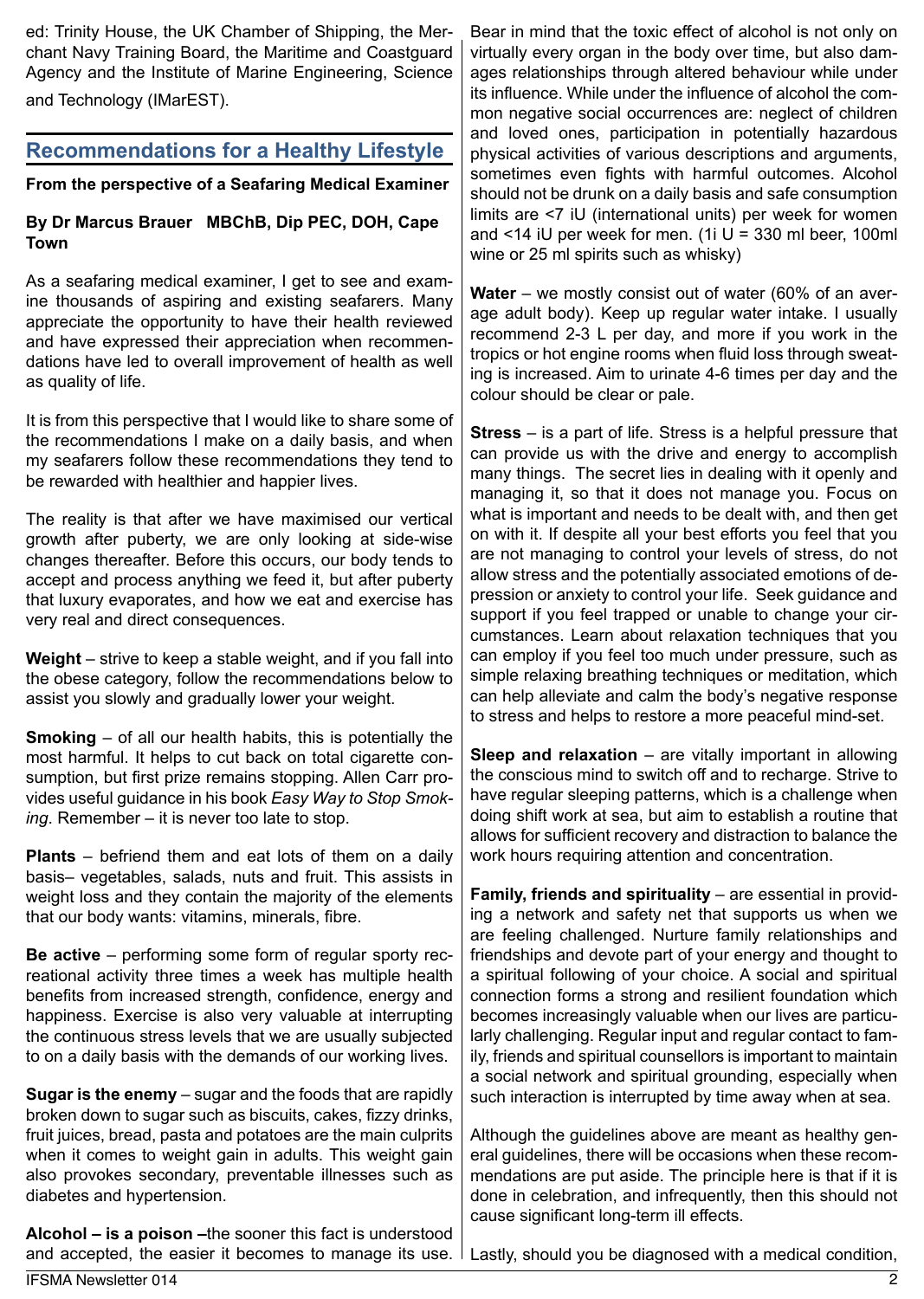it is important to inform yourself as much as possible about the causes and treatment and to understand the importance that you will play in managing it. As doctors we can provide the tests and assessments to make a diagnosis and to recommend a treatment and management plan, but each individual is directly responsible for implementing and monitoring their health.

When working in partnership with your seafaring doctor, you should be able to lead a healthy, productive and rewarding life at sea.

# **PORT OF ADEN PROGRESS: TURKISH MISSION**

### **Yemen Gulf of Aden Ports Corporation (YGAPC)**

Around the world there are few ports that are very special natural harbours. Of these Aden is one and it lies directly on major international shipping routes thus occupying a truly strategic position in the Middle East.

Without doubt Aden Port has massive potential for further expansion of its facilities because of the size of the harbour and the fact that there is no need for breakwater protection or maintenance dredging when the facilities have been built, it is reported.

On 19th January a delegation (*illustrated*) sent by the Turkish Government paid a visit to the Port of Aden to assess the critical needs of the Port after months of turmoil which saw rebels opposing forces loyal to the government and resulting in high casualties, a breakdown in essential services and a humanitarian crisis.

Chairman of YGAPC Mohammed Alawi Omzarbah met the Turkish delegation and expressed his thanks and appreciation for their support to the Port of Aden, part of a plan by Turkey for the legitimate government of Yemen.

It is understood that the Executive Chairman, Deputy Engineer Abdulrab Jaber Al-Khulaqi briefed the delegation during the field visit to all port facilities with a detailed explanation of the damage suffered by the port and its infrastructure and the emergency needs that would enable it to provide basic services to its customers.

For his part the head of the Turkish delegation emphasized the commitment of the Turkish government to provide the necessary support for the Port to enable it to carry on its activities as the gateway of Yemen to the world.

At the beginning of the year Chairman Mohammad Alawi Omzarbah clarified in a statement that there are efforts to normalise customs tariffs in all Yemen sea ports to help in activating shipping traffic and maritime trade. At the same time it is anticipated that this would energise the economy and development in the Republic of Yemen, particularly in the Port of Aden.

Trade in the Port of Aden was severely hampered during the months of unrest. In the month of November 2016 | ant day. Of course, this isn't something completely new for

only nine container vessels (inward + outward) were handled totalling *c.*24,000 TEU. In the eleven months to end November a total of 105 vessels were handled totalling 245,478 boxes. Statistics here do not include dhow traffic, Ro-Ro, livestock, bulk or dry cargo vessels.



*Photo reproduced by kind permission of Yemen Gulf of Aden Ports Corporation (YGAPC)©.*

# **The Captain of Valparaíso Express:**

**An Interview with Captain Peter Rössler**

**The naming ceremony for the** *Valparaíso Express* **was held on 7 December Valparaíso. At the ship's naming one of the focuses of attention was Peter Rössler, the 46-year old captain of the 10,500 TEU vessel.**

Rössler was on-site in the South Korean shipyard to monitor the last two months of the ship's construction. Then, in November, he sailed the first of five ships of the new series more than 10,000 nautical miles across the Pacific to South America.



*Loaded with new reefers,* Valparaiso Express.

### **Q.** *Captain Rössler, are you a bit nervous about whether everything will work out with the christening?*

*A bit, and perhaps one should be – after all, it's an import-*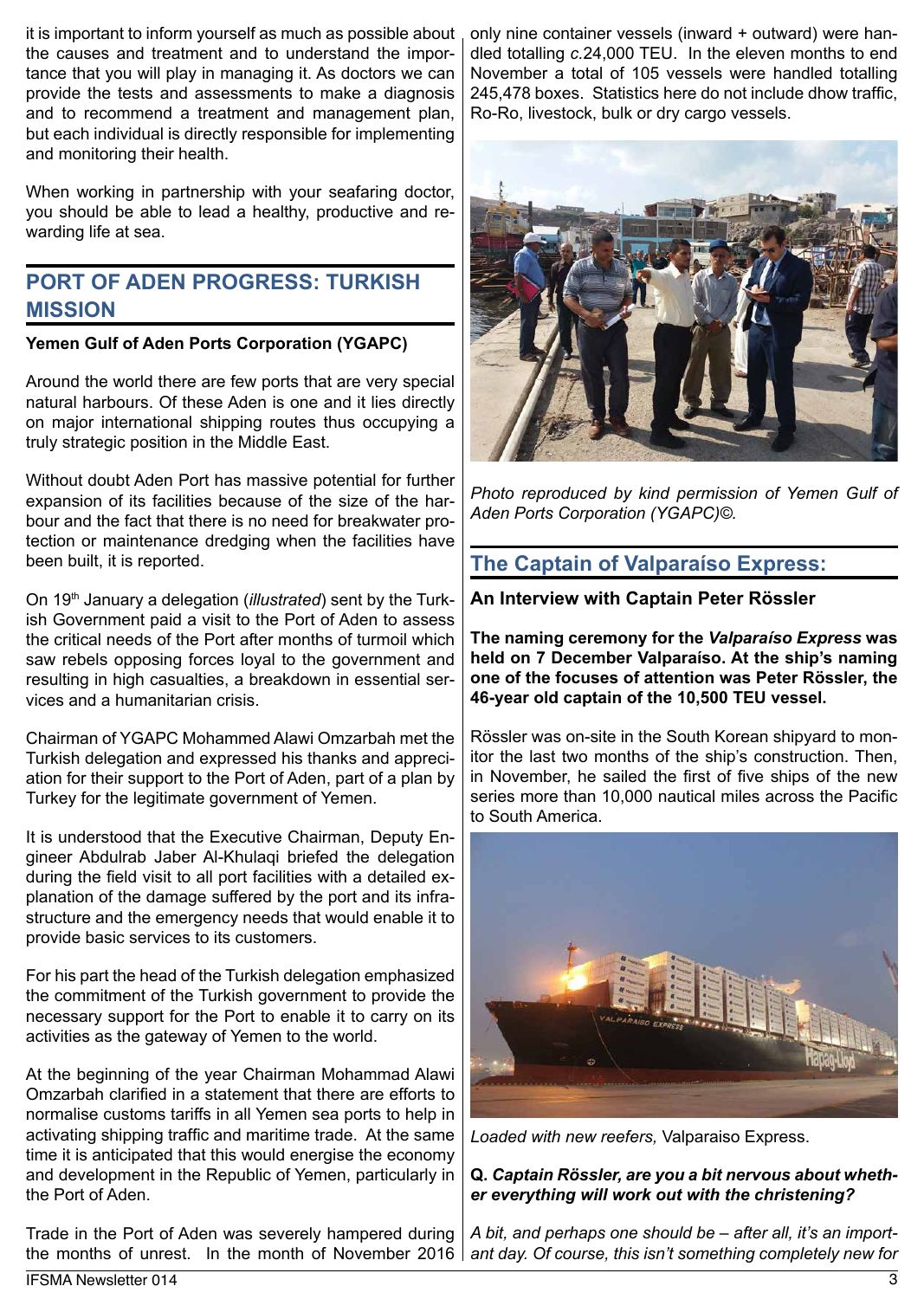*me. I've already witnessed three christenings as a captain, two in the shipyard in South Korea and another in Singapore. There's an incredible amount of behind-the-scenes work that nobody sees – and not just for us on board. But I'm looking forward to the naming ceremony because I appreciate these kinds of occasions. After all, that's what seafaring is all about!*

### **Q. How was your crossing of the Pacific with the ship?**

*It was a challenge all right to sail across the Pacific in the winter with the new ship and 4,500 new but empty reefers. As we got closer and closer to the equator and left the northern latitudes, the weather got better. The crew was busy getting familiar with the new systems on board and outfitting the ship. But even with all the work, we still found time to hold a line-crossing ceremony, as 17 members of the crew didn't have a baptism certificate yet. But, for me, the most important thing was to arrive in Valparaíso on time and without any damage. And that's what we did.*

### **Q. Are you already familiar with the Port of Valparaíso?**

*Yes. I'm already familiar with a lot of South American ports from my time on reefer vessels. But the last time I was in Valparaíso already lies about 20 years back. I have no doubt that some things have changed there, and I'm very excited to see how it is now.*

### **Q. Was being a sailor something you always wanted to do?**

*Well now, I've known that since I was about 10 years old. Back then, I was very impressed by the ships that I would see during my summer vacations on the Baltic Sea. You should also know this: For people like me who grew up in the GDR, that was one of the only ways to see a bit of the world.* 



*At the beginning of November the 10,500 TEU-vessel leaves the shipbuilding yard in South Korea*.

### **Q. How did your career get started?**

*I started my schooling to become a seaman shortly before the Wall fell. My first voyages were on a semi-containership, 165 metres long, in the Mediterranean – now that*  was a nice way to start things off! In other words, I didn't *want to become a "right-turn sailor" – during the GDR, that's what we called those seafarers who cast off from*  *one of our Baltic Sea ports and then were only allowed to sail "to the right and around" – that is, toward the Soviet Union and Poland.*

### **Q. How did you end up being a captain?**

*I studied nautical sciences in [*the Baltic Sea port town*] of Warnemünde and got my license in 1994. Then came a stretch of time in which I switched several times between cargo and cruise ships. I started off on container and reefer vessels as a third officer and later as a second officer. Then, in 1997, I switched to the MS* Bremen *of Hapag-Lloyd; in 1999, I became chief mate on the* World Discoverer*, a small expedition ship; and, later, I sailed on the* Hanseatic*. In 2004, I finally had my first assignment as a captain – on the* Kobe Express *containership, which was then in the PAX service, and I sailed in that for three years. Then, in 2013, I went on board the* Bremen *for a few months of cruising. Being a captain is my dream job because it is tremendously multifaceted. Just think of the broad spectrum of people you meet all over the world, from dockworkers to CEOs!*

### **Q. Why did you switch between cruise ships and containerships?**

*I wanted it that way, and it was particularly possible working for Hapag-Lloyd. I just find the mixture fun. On cruise ships, you simply have fantastic destinations and you get to meet a lot of interesting people. But I often miss spending days out on the open sea, that feeling of seafaring, when it's not just about heading to a new port every day – and that's what sailing on a containership offers.*

### **Q. You monitored the last phases of construction of**  *Valparaíso Express* **in the shipyard. Is this the first time you've done that for a newbuilding?**

*No, I've actually done it three times. The first was in 2009 for what was then called the* Basle Express *and is now the 8,750 TEU* Nagoya Express*, which went into the Far East trade. The second was in 2012 for the 13,200 TEU* Basle Express*, and the third was in 2013 for the* Ulsan Express*, which was the last newbuilding of this Hapag-Lloyd class.*

### **Q. How was it this time at Hyundai Samho Heavy Industries?**

*In the shipyard, you aren't a captain. Instead, you put on a pair of white overalls and are part of a team of construction supervisors. Together with my chief, Artur Nowacki, and electrician, Wieslaw Osswowski, we watched during the final phase of construction to see whether the ship was being built exactly as agreed. During the process, you really peek into every corner of the new ship and get to know it extremely well. The first newbuilding in a class is always very special – the prototype. That's also why I was so excited about being allowed to take it on its virgin voyage.*

**Q. You will also be sailing** *Valparaíso Express* **as the first ship of this large Hapag-Lloyd class, through the new locks of the Panama Canal shortly before Christmas**.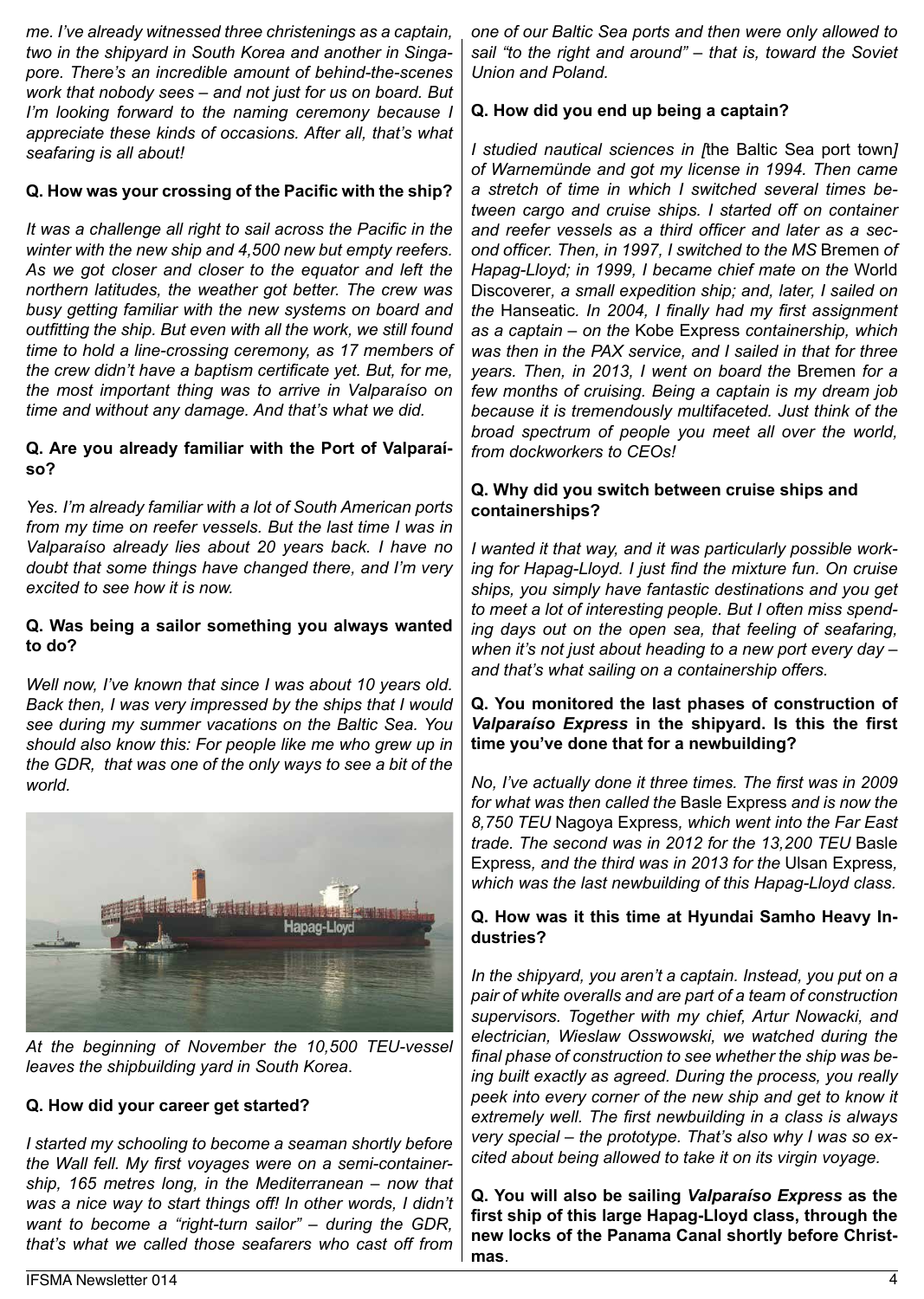*I sailed the former passage more times than you can count. But now there are the new locks, and the ships will no longer be held by locomotives, but by tugboats. That'll definitely be something new and different. I'm curious, but also relatively relaxed – and I also feel well prepared from a number of people, including our local agents.*

#### **Q. You will disembark in Hamburg on or around January 7. What do you like to do on land when you have time off?**

*I spent as much time as I can with my family, which I haven't seen since last August. And, as soon as I can, I'll get back on my motorcycle, a BMW F800 GS. If my work schedule allows it, I go on a tour of the Dolomites every year in May or June.*



*Captain Peter Rössler, 46, has been going to sea for the last 22 years, 12 of which have been spent as a master. He was born in the East Germany city of Leipzig when it was still part of the German Democratic Republic (GDR). He is married and has three children between the ages of nine and 13. He met his wife on board the MS* Bremen *cruise ship, where she works as an expedition leader.*

**This item first appeared in the January 2017 edition of**  *HAPAG Lloyd Insights* **and appears here with the kind permission of HAPAG-Lloyd AG ©.**

# **Port State Control detentions**

The UK is part of a regional agreement on port state control known as the Paris Memorandum of Understanding on Port State Control (the Paris MOU) and information on all ships that are inspected is held centrally in an electronic database known as THETIS. This allows ships with a high risk rating and poor detention records to be targeted for future inspection.

Inspections of foreign flagged ships in UK ports are undertaken by surveyors from the Maritime and Coastguard Agency (MCA). When a ship is found to be not in compliance with applicable convention requirements, a deficiency may be raised. If any of their deficiencies are so serious they have to be rectified before departure and if this cannot be achieved then the ship will be detained.

Monthly lists of foreign-flagged vessels under detention are published by the MCA.

In December last there was one new detention of a foreign-flagged vessel in a UK port with six vessels remaining under detention from previous months.

One vessel had no fewer than 35 deficiencies when boarded by PSC inspectors in Ipswich on the UK's East Coast. Seven of these deficiencies alone were grounds for detention.

There is a catalogue of misery here and our list shows a representative selection of omissions or failings. The vessel's voyage or passage plan was found to be not as required and charts had not been updated. Regarding nautical publications some were missing, others had not been updated. As for propulsion the main engine was found not as required and the launching arrangements for rescue boats were inoperative. Five of these six shortcomings were each grounds for detention. This vessel was released on 19th December 2016

There are valuable lessons to be learnt here. The MCA and its equivalents around the world are strict, the published reports show how bad some owners are and we must not forget that PSC exists to make the environment (and Members' work places) safe.

## **IFSMA Annual General Assembly**

By the time you receive this Newsletter the AGA Agenda should be available on the IFSMA Website.

One change this year is that the AGM part of the AGA will be timed to occur at the end of the AGA. In previous years it occurred at the beginning.

Subjects for presentations include Maritime Cyber Threats, Criminalization, Autonomous Ships, Administrative Burden, we will also premier our new IFSMA Promotional Video.

There is still time to Register and join us in Baltimore.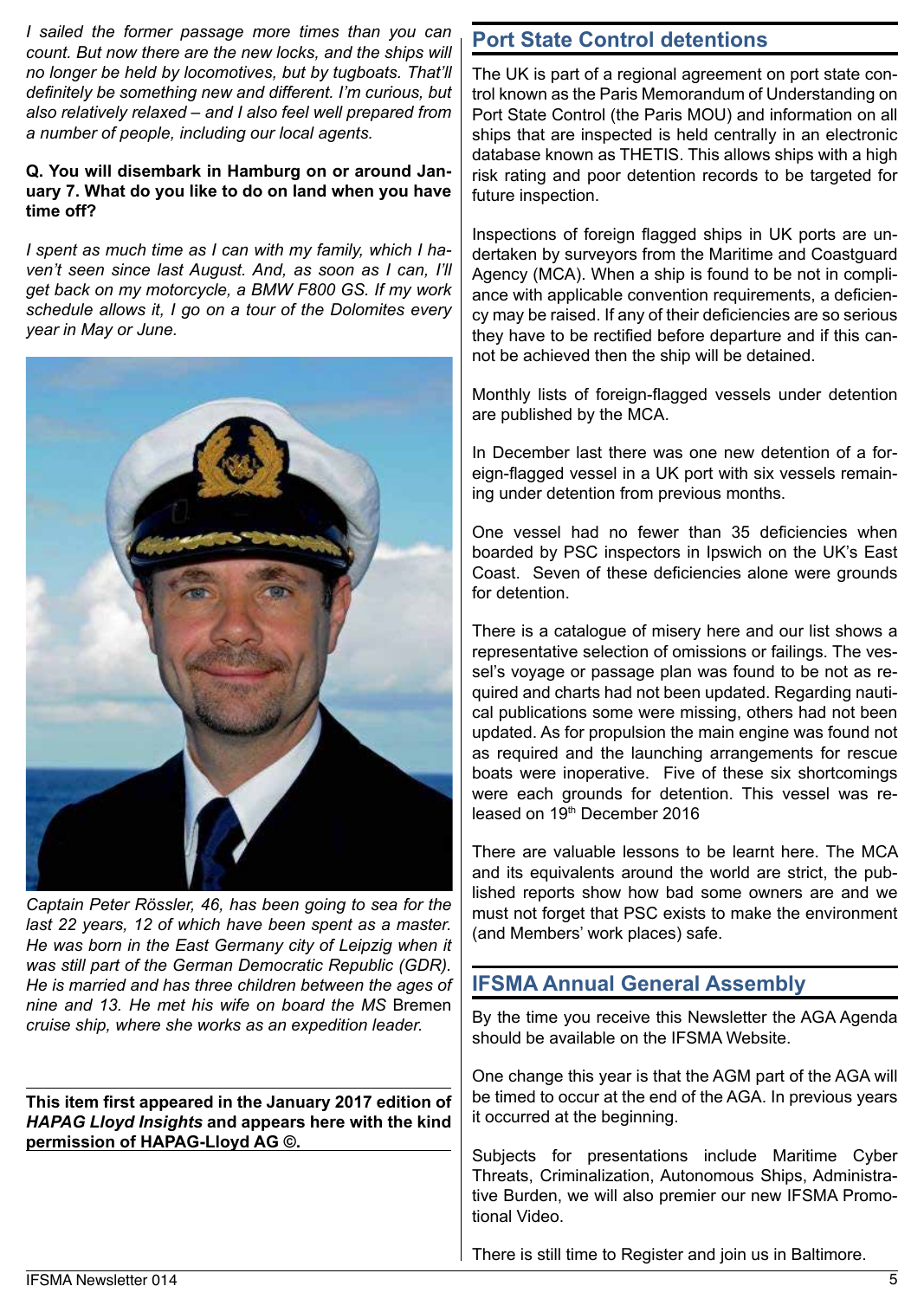## **Bribery and Corruption**

### **By Emma Humphries and Philip Roche**



Norton Rose Fulbright LLP Solicitors\*

### **The Bribery Act 2010 – where are we now?**

Dealing with a demand for a payment or a gift from local port officials puts a master under extreme and unfair pressure. Usually it is a case of agreeing a minor gift or payment to a government official to get him to do his job – issue a permit to load or fix a manufactured "problem" allowing the ship to continue its lawful business. The choice is usually stark – agree to the minor payment and make the problem "go away" or suffer the consequences – which from an economic perspective massively outweigh the value of what is demanded. Sometimes the pressure is more than just economic and the master feels physically threatened. No doubt many masters balance the risk and choose the latter option believing that the minor infraction is without any real consequence. And who would blame them?

### **The UK Bribery Act**

It is now nearly six years since the UK Bribery Act 2010 (the Act) came into force in July 2011, which is viewed as one of the toughest of all the anti-corruption statutes in place globally. The Act is based on various anti-corruption conventions, and we have already seen other countries reinforcing their own anti-corruption register. It is likely that other states will seek to put equally stringent regulations in place in the years to come as the tolerance levels for corruption continue to diminish. France's Sapin II law is perhaps the most recent example. The Act is tough as it outlaws all types of bribery, both incoming and outgoing, but also makes clear that small payments made in the course of business – so called grease or facilitating payments – are also unlawful.

The Act requires all companies to ensure that they have appropriate policies and procedures in place, and the Ministry of Justice refers to six principles which should be embraced when drafting these: proportionate procedures; top level commitment; risk assessment; due diligence; communication (including training); and monitoring and review. As such, it is not enough for a company to hope that its staff will operate a ship ethically and will not accept or offer bribes based on written guidance; staff must be trained to ensure compliance and, alongside general bribery and corruption, facilitation payments should also be specifically addressed in the policies.

Even though the ship, its master, the managers and owner might have very little if any connection with the UK, charterers, cargo owners and financial institutions may contractually require compliance and it is increasingly common to see charter parties, for instance, which require compliance with the Act, or equivalents such as the US Foreign Corrupt Practices Act.

#### **Demands for facilitating or "grease" payments**

The view of UK regulators makes it clear that all companies should take a zero tolerance approach to bribery and corruption. Nevertheless, a key factor in prosecutional discretion and the Serious Fraud Office (SFO), but would likely be sympathetic to events where facilitation payments have been made where there was duress, i.e. a risk to life and limb or risk to the health and safety of an individual. However, there would be less sympathy afforded in the case of economic duress, for example the risk of a delay in loading/berthing. Yet in most cases, it is the threat of delay that is most persuasive and difficult to resist when faced with demands for facilitation payments.

Therefore the general starting point should be that, unless there is an immediate threat to life, limb or the liberty of those onboard, or to the safety of the ship, any demand for a facilitation payment should be resisted. Further it is important to keep the three 'R's in mind – resist, record and report.

The burden is not the master's alone. Ship owners should provide a clear policy to their masters and crews onboard as to the response to any demand and how to make reports. Clearly there will be times when resisting is very difficult and the likely outcome of not providing the payment is very serious. Most prosecutors would not punish those persons put in very difficult and potentially hazardous situations for making a small payment. A prosecutor will be more interested where the manager has not promulgated a policy, or has not trained the master and crew in how to resist payments or no attempt at all is made to resist making a payment despite such policy. This is a risk management issue and it should be treated no differently to any safety related risk – the risk must be considered and mitigating measures put into place by way of clear policies, training and other aids such as CCTV onboard and joint action with other parties to put a stop to this type of demand.

Whether the facilitation payment is successfully resisted or not, it is vital that a full record of the exchange is kept (which may even include CCTV footage if the demand is made onboard) and reported to head office as soon as possible.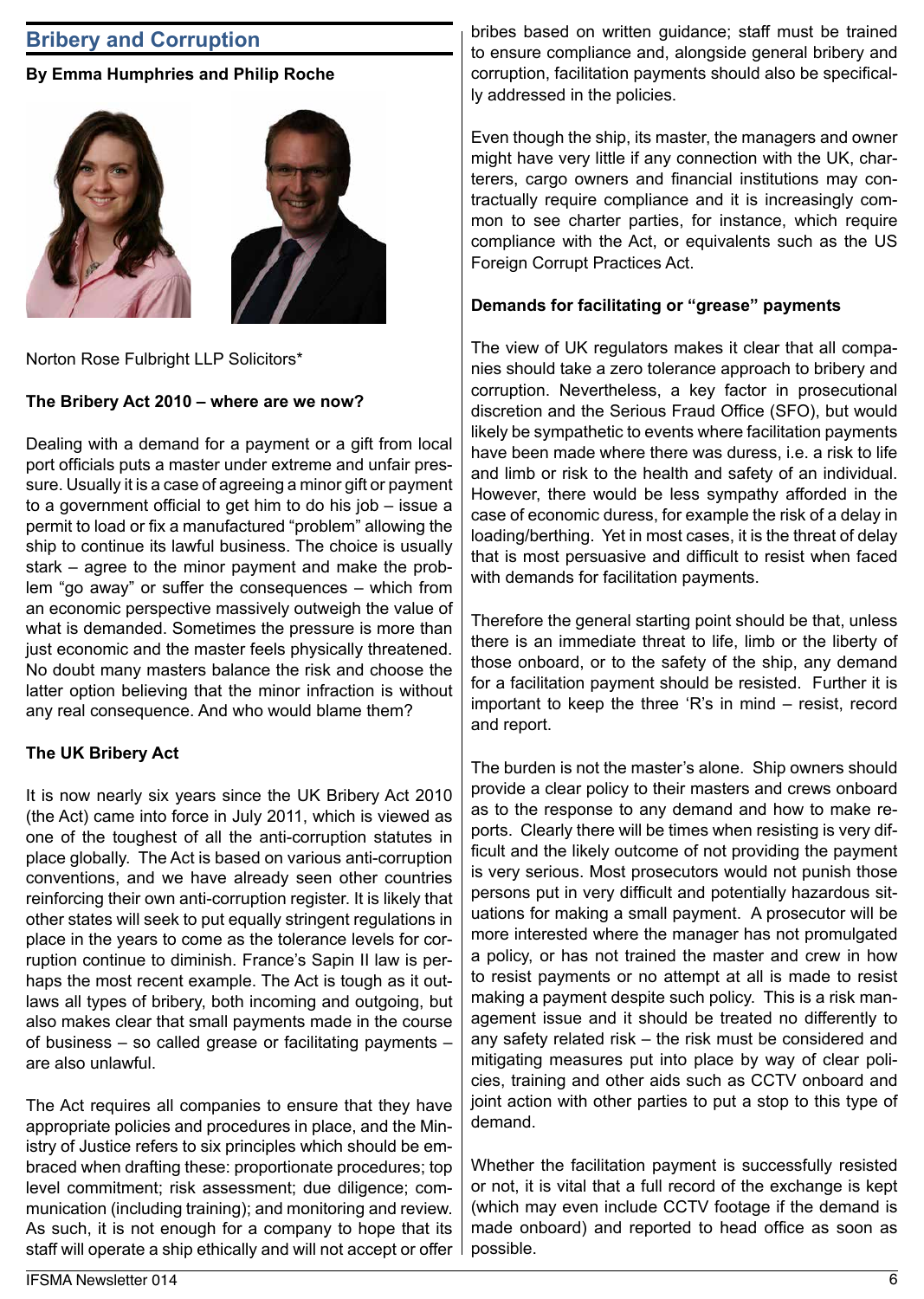#### **Industry-wide action**

The requirement for appropriate policies and procedures has, in many instances, led to organisations requiring that their compliance policies are also complied with by their counterparties and service providers. In order to ensure that corruption is challenged at all levels of the contractual chain, industry bodies are now issuing standard form clauses which ensure that all parties to a transaction have an equal obligation to address corrupt activities. For example, the BIMCO anti-corruption clause for both time and voyage charterparties requires both owners and charterers in equal measure to comply with all applicable anti-corruption legislation. We are seeing such clauses much more frequently now.

This shift towards a more collective approach against corruption has led to some stakeholders in the shipping industry adopting a more formal approach to collective action. For example, as part of a wider government-industry collaboration, the UK Chamber of Shipping is compiling a confidential and anonymous list of reports on facilitation payments with a view to identifying problem areas for the UK government to address in its dealings with relevant embassies or high commissions.

The Maritime Anti-Corruption Network (MACN) is another example of a global shipping industry network (made up of shipowners, cargo owners and maritime service providers) whose members are committed to promoting good corporate practice for tackling bribes, facilitation payments and other forms of corruption in conjunction with governments and international organisations with a view to identifying and mitigating the root causes of corruption in the maritime industry.

### **What does the future hold?**

Since 2011, the expectation was that companies would implement their own policies and procedures to ensure compliance with the Act. However, over the years the increasing mood to challenge and eradicate corruption at all levels has evolved into a more collective, industry-wide approach to anti-bribery practices which is welcome. But currently it is the case that many masters in particular trades are faced with demands on a depressingly frequent basis and in such circumstances compliance with the various bribery regulations is difficult. But if payments/gifts have to be made, there is a defence so long as policies are in place to resist, record and report and these are followed as far as practically possible. However, the time has now passed when ship owners and managers can just hope for the best – they should now have clear policies and provide training to support the master in this difficult position.

\*3 More London Riverside, London, SE1 2AQ, United Kingdom Tel +44 20 7444 2609 | Mob +44 7767 646 608 | Fax +44 20 7283 6500

philip.roche@nortonrosefulbright.com

# **ENTRY INTO FORCE OF MLC 2006 INSURANCE OBLIGATIONS**

In mid-January IMO Secretary-General Kitack Lim welcomed the entry into force of new obligations under the Maritime Labour Convention (MLC 2006) which require shipowners to have compulsory insurance to cover abandonment of seafarers, as well as claims for their death or long-term disability.

Amendments of 2014 to the MLC 2006, which comes under the auspices of the International Labour Organization (ILO), are based on guidelines which were developed by a joint IMO/ILO working group, which reported to both IMO's Legal Committee and ILO's governing bodies.

In a briefing on 18 January Secretary-General Lim said: '*These amendments, which will provide better protection for seafarers and their families, are the fruit of successful collaboration between IMO and ILO to ensure better working conditions and better protection should things go wrong. I am very pleased to see these amendments enter into force today for the parties to MLC 2006, all of which are also IMO Member States. Seafarers make global trade possible and it is vital that we all work together to ensure their rights are protected. It has often been said that the MLC 2006 represents the fourth pillar when it comes to the most important maritime treaties as it complements the IMO treaties covering safety – the SOLAS treaty, pollution prevention – the MARPOL treaty and training of seafarers – the STCW treaty*'.

The amendments of 2014 to the MLC 2006 require that a certificate or other documentary evidence of financial security has to be issued by the financial security provider of the shipowner. This certificate has to be carried on board the ship.

These amendments were developed over nearly a decade of discussion in a Joint IMO/ILO Ad Hoc Expert Working Group on Liability and Compensation regarding Claims for Death, Personal Injury and Abandonment of Seafarers.

### **ILO's Mission**

The International Labour Organization (ILO) is devoted to promoting social justice and internationally recognized human and labour rights, pursuing its founding mission that social justice is essential to universal and lasting peace.

As the only tripartite UN agency, the ILO brings together governments, employers and workers representatives of 187 member States, to set labour standards, develop policies and devise programmes promoting decent work for all women and men.

Today, the ILO's Decent Work agenda helps advance the economic and working conditions that give all workers, employers and governments a stake in lasting peace, prosperity and progress.

The ILO was created in 1919, as part of the Treaty of Ver-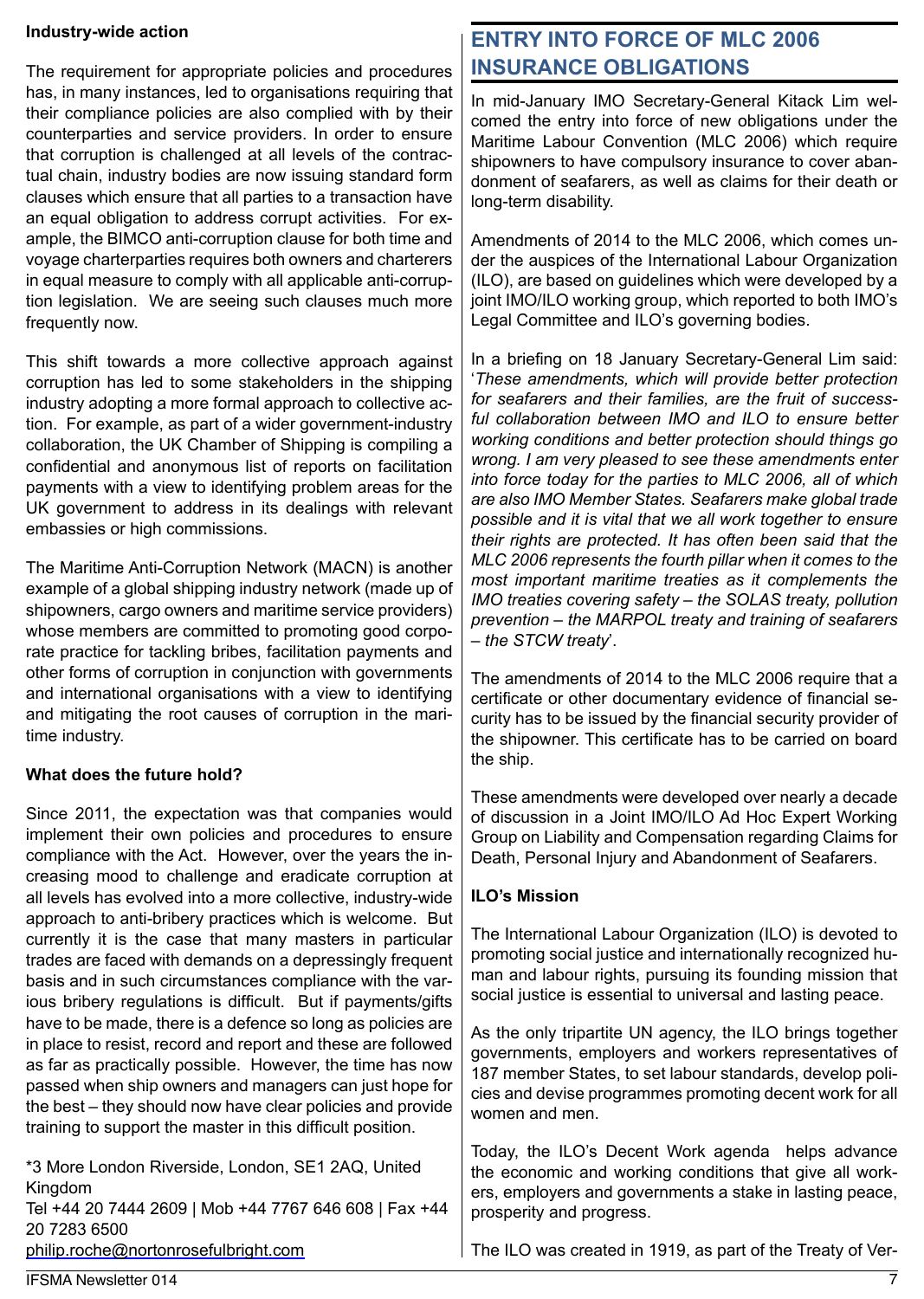sailles that ended the First World War, to reflect the belief that universal and lasting peace can be accomplished only if it is based on social justice.



*IMOs Legal Committee maintains a standing agenda item, to keep under review the provision of financial security in case of abandonment of seafarers, and shipowners' responsibilities in respect of contractual claims for personal injury to, or death of seafarers.*

*Photo reproduced by kind courtesy of IMO©.*

## **Project Martha Fatigue Report Launched at IMO**

InterManager, the trade association for in-house and third party ship managers, together with the Warsash Maritime Academy, presented the findings of their fatigue study, Project MARTHA, to the IMO.

Speaking at the presentation on 30 January, attended by IFSMA Secretary General, Commodore Jim Scorer, Captain Kuba Szymanski, Secretary-General of InterManager urged the maritime industry to take notice of the findings as the industry recruits aspiring seafarers.

The report highlights growing levels of fatigue, particularly among Masters and watchkeepers, and noted that motivation was a major factor in fatigue experienced by seafarers.

### **Findings of the report include:**

### **Fatigue's effect on Masters**

A Master's place in a ship is central to its performance, a claim with which many would agree. The project confirmed this and found a number of reasons how a Master's role differed from that of other crew members. The document draws attention to the fact that Masters:

- Have more weekly work hours.
- Feel that work in port is less demanding than work at sea.
- Are more fatigued at the end of a contract.
- Are slightly more overweight compared to others

onboard

Suffer from mental fatigue, compared to physical fatigue suffered by other seafarers

### **Fatigue's effect on performance**

The performance of seafarers onboard is paramount to a vessel's operation and efficiency. The study found that:

- During interviews, seafarers pointed out that not being relieved on time had an effect on motivation.
- 48.6% of participants felt stress was higher at the end of a voyage.
- Sleepiness levels vary little during the voyage, suggesting there are opportunities for recovery while onboard

### **Fatigue and the cultural perspective**

The cultural differences Project MARTHA sought to examine delivered some interesting results. Clear divides between European and Chinese seafarers were found:

- European seafarers worked fewer hours than their Chinese colleagues.
- Chinese seafarers on dry bulk carriers worked an average of 15.11 hours a day compared to European seafarers who worked an average 10.23 hours a day.
- There is evidence of higher levels of fatigue and stress in Chinese seafarers compared to European seafarers.



Addressing IMO delegates and invited guests, Captain Szymanski said: '*I sincerely hope the results of our research will be read and acted upon by ship managers and ship owners who will go on to revise their attitudes and procedures.*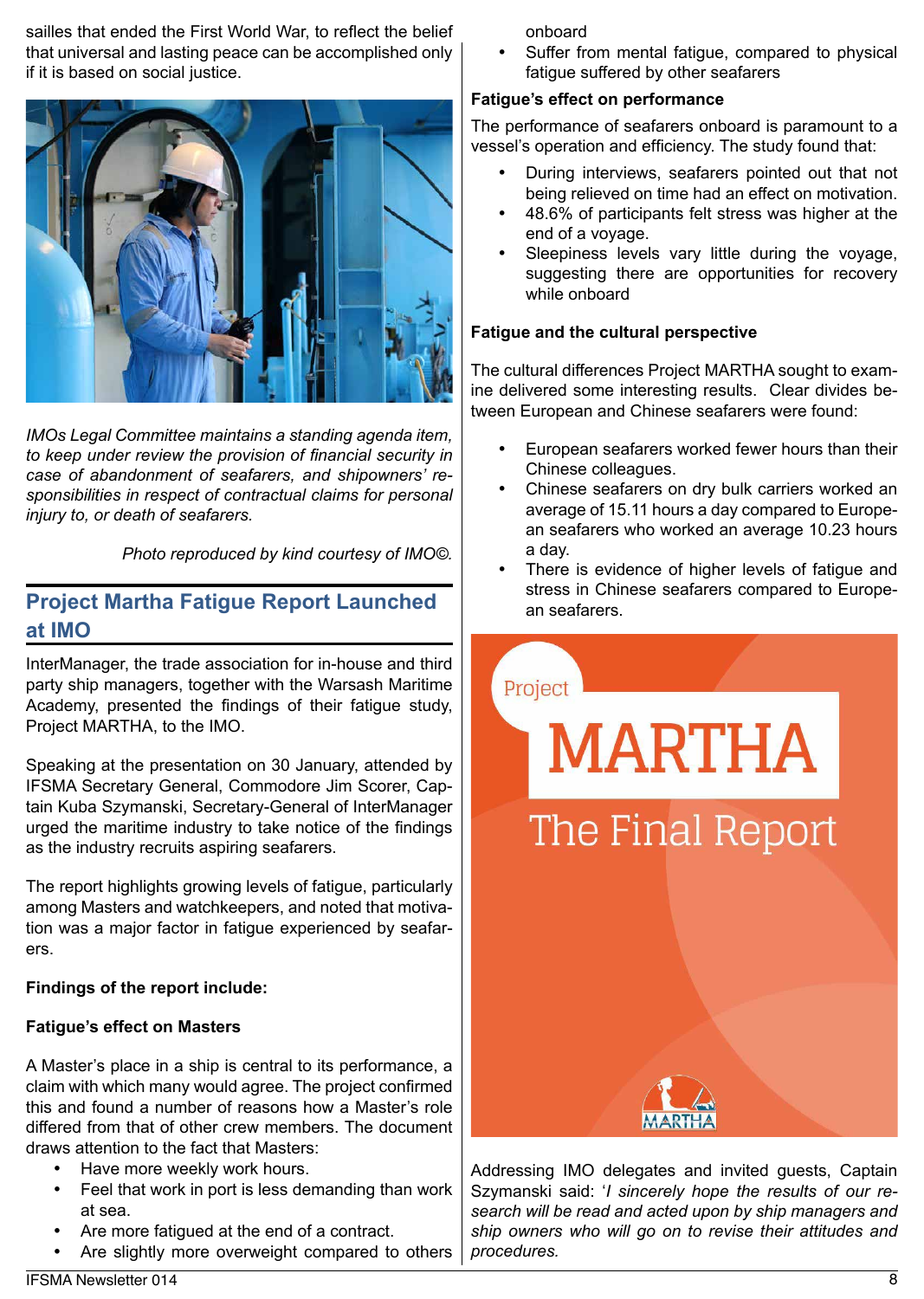'*There are a number of "low hanging fruit" which, with a little adjustment, could make a big difference. These are not necessarily costly changes – such as having seafarers relieved on time and organising work onboard with humans, and not regulations in mind, and engaging sea staff in decisions – but empowering seafarers to take care of their lives more than today.*

'*Our people are our assets and we need to develop a strategy whereby shipping is once again seen as a career of choice for tomorrow's young talented people.*

*There is no avoiding the fact that the global fleet is increasing and more manpower is needed. However, we are demanding more from current seafarers rather than recruiting even more cadets into the market. Attracting new seafarers and retaining them will test the industry, but we cannot ignore these findings in making the industry an attractive place for aspiring seafarers*.'

To obtain a copy of the report see:

https://www.intermanager.org **→Resources →Projects →Current.**

# **How to prevent, detect and fight fires on ro-ro vessels and car carriers**

Newcastle upon Tyne-based North P&I Club is a leading marine mutual liability insurer providing P&I, Freight, Demurrage & Defence (FD&D), war risks and ancillary insurance to 131 million gt of owned tonnage and 54 million gt of chartered tonnage (at February 2016).

North P&I Club has published a new loss prevention briefing on how to prevent, detect and fight fires on roll-on-rolloff (ro-ro) vessels and car carriers. Such vessels are twice as likely to catch fire as other ships and vehicle-deck fires are notoriously difficult to contain and put out.

The new 10-page briefing, which is free to download from the Club's website (**see here: http://www.nepia. com/media/632737/LP-Briefing-Ro-Ro-Fire.PDF or http://tinyurl.com/jomffss**), explains the risks of ro-ro and car carrier fires in detail. It then sets out a comprehensive series of recommendations covering training, maintenance, vigilance, reaction and procedures.

Deputy loss prevention director Colin Gillespie commented: '*We continue to see fires developing on ro-ro vessels that can quickly get out of control, putting lives at risk as well as causing significant damage to the vessel and cargo*.'

Vehicle fires collectively account for a large number of fires but there are different sources of ignition. Electrical fires in vehicles are common, with increasingly sophisticated electronics – particularly in hybrid and electric cars – meaning new cars can be just as hazardous as used ones unless properly isolated. Fires in vehicle cabs are also common, while other causes include hot engines, discarded cigarettes and fuel leaks.

Gillespie added: '*As in every incident where fires are involved, early detection is key. Modern, well-maintained fire-detection systems are capable of identifying the location of smoke and fire to a reasonable degree of accuracy. It is important that the crew understand these systems and that alarms are properly investigated*.'

Once detected, North says it is vital to contain a fire, which means making sure all ventilators are properly closed – particularly if a carbon dioxide suppression system is being used.

'*Just a small gap in one louvre housing can render the system ineffective,*' reflected Gillespie. '*And if water drenching systems or fire hoses are used – including for boundary cooling – it is vital to check the water is draining away and not destabilising the vessel through free-surface effects.*'

North says that a well-maintained vessel manned with a well-drilled crew who are familiar with all aspects of the fire-fighting equipment and response on board will minimising the damage a fire may cause.

In conclusion Gillespie said: '*Our new briefing discusses how to positively react to a fire, problems that may be experienced when fighting fires and what can be done to prevent them starting in the first place*.'

## **About North**

North has regional offices in Greece, Hong Kong, Japan and Singapore. It is a leading member of the International Group of P&I Clubs (IG), with 11.5% of the IG's owned tonnage. The 13 IG clubs provide liability cover for approximately 90% of the world's ocean-going tonnage and, as a member of the IG, North protects and promotes the interests of the international shipping industry.

# **Catalogue of failures led to collision in the Humber in May 2016**

On 3 February 2017 as part of its Cargo Safety and Safety Alerts the (UK) Maritime and Coastguard Agency (MCA) reported that masters of two vessels that collided in the Humber during thick fog in May 2016 have been fined £3,000 each, plus costs.

David Carlin, the master of the Second World War motor launch *Peggotty* and Thomas Neilsen, master of the Danish-flagged *Petunia Seawa*y were both prosecuted under section 58\* of the Merchant Shipping Act 1995, as a result of an investigation by the MCA.

Both pleaded guilty to conduct endangering ships under the Act when they appeared at Hull Magistrates Court on 3 February.

At around 0430 on 19 May last year *Peggotty*, a 50 ft vessel, had left Grimsby Docks making her way to Hull. Although this was a private voyage, Carlin as a professional master mariner and Humber pilot was very experienced.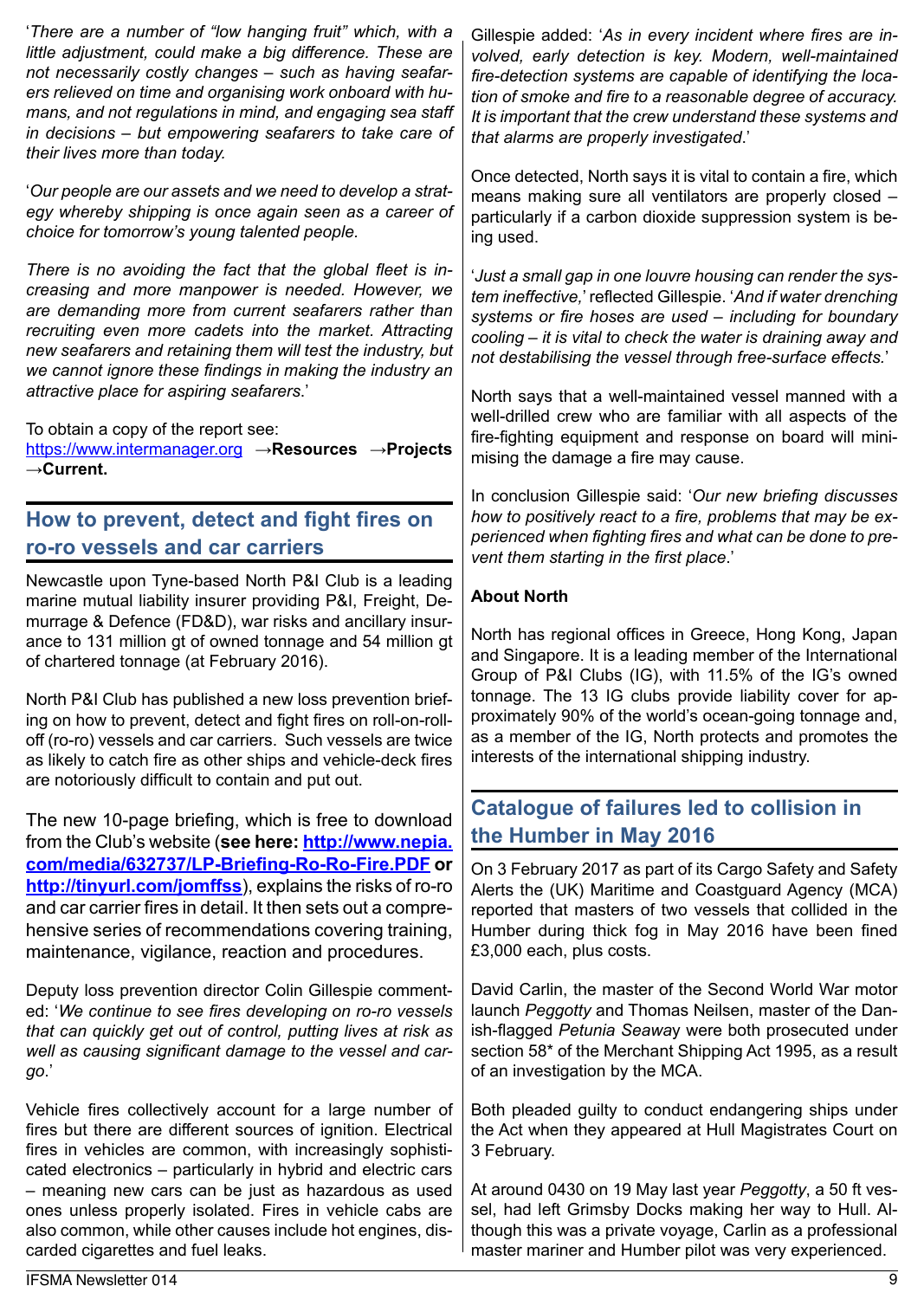However, it was reported that despite thick fog he failed to comply with a number of regulations to keep his and other vessels safe. These included failing to make his vessel's radar operational, failing to make sound signals and failing to ensure all the navigation lights were working. He had also not taken the conditions into account or prepared an effective passage plan for the journey and was relying on an untested mobile phone app.

At the same time, *Petunia Seaway*, a vehicle transport vessel, 200 metres loa and of 34,000 gt was making her way down the Humber towards Grimsby. The vessel's master Thomas Neilsen, from Denmark, was on the bridge and in command. He allowed the vessel to proceed at 14 knots in zero visibility, without making sound signals. Neilsen also failed to properly monitor and assess the ship's radar to appreciate they were bearing down on *Peggotty*.

Carlin on his part had not realised *Peggotty* was in the main shipping channel and was effectively blind to the collision course his vessel was on with *Petunia Seaway*. Just before 0450 the two vessels collided almost head on. *Peggotty* was able to pass down the port side of the much larger *Petunia Seaways*, scraping down the side as she went. However, it was reported that the impact was enough to damage the hull of *Peggotty* which began to take on water. Carlin was able to broadcast a Mayday call and the two on board were picked up by a nearby pilot boat before *Peggotty* sank and was lost.

At the sentencing at Hull Magistrates Court the district judge said that Carlin for his part had a catalogue of failures, while Neilsen's actions were insufficient.

As well as fining both of them £3,000 each, the district judge also ordered Neilsen to pay £9,318.20 in costs as well as a £170 surcharge. Carlin was told he would have to pay £6,568 costs plus the £170 surcharge.

Gwen Lancaster, surveyor in charge at the MCA's Hull Marine Office said: '*I am both surprised and disappointed that this collision, which could easily have resulted in far worse consequences for those onboard the Peggotty, occurred in the first place.*

'*Both vessels were under the command of experienced professional captains who should have known better. This whole incident reflects complacency on their part in addition to a blatant disregard for the rules designed to prevent collisions occurring at sea.*

'*The Maritime and Coastguard Agency will prosecute those who endanger themselves and others in this way and our message is clear – there is no room for complacency where safety is concerned.*

'*Masters of vessels must ensure they are properly prepared for the prevailing conditions and proceed in a safe manner whilst using all means of safe navigation at their disposal, to best effect*.'

\* Conduct endangering ships, structures or individuals.

# **IMO Secretary-General in Antarctica**

From IMO HQ in London it was reported on 14 February that Secretary-General Kitack Lim had experienced polar conditions at first hand during a recent visit to Antarctica from 8-12 February.

Shipping in waters surrounding the two poles has increased in recent years. IMO's Polar Code entered into force on 1 January 2017, bringing in additional safety and environmental provisions for ships operating in these harsh, remote and unique conditions. (For the IMO Polar Code see: http://www.imo.org/en/ MediaCentre/HotTopics/polar/Documents/POLAR%20 CODE%20TEXT%20AS%20ADOPTED.pdf or http:// tinyurl.com/jl8lepr

Secretary-General Lim was hosted by the Chilean Navy during his journey to King George Island in Antarctica. In Punta Arenas, the southern tip of Chile, he met with stakeholders from various maritime organizations. They discussed the relevance of the Polar Code to ships operating in the polar regions and the need to promote safe and sustainable shipping.

The International Code for Ships Operating in Polar Waters has been developed to supplement existing IMO instruments in order to increase the safety of ships' operation and mitigate the impact on the people and environment in the remote, vulnerable and potentially harsh polar waters. The document aims to protect the lives of crews and passengers and minimise the impact of shipping operations on the pristine polar regions.

The Code acknowledges that polar water operation may impose additional demands on ships, their systems and operation. Furthermore, the Code acknowledges that the polar waters impose additional navigational demands beyond those normally encountered. In many areas, the chart coverage may not currently be adequate for coastal navigation. It is recognized even existing charts may be subject to unsurveyed and uncharted shoals.



*Photo reproduced by kind courtesy of IMO©.*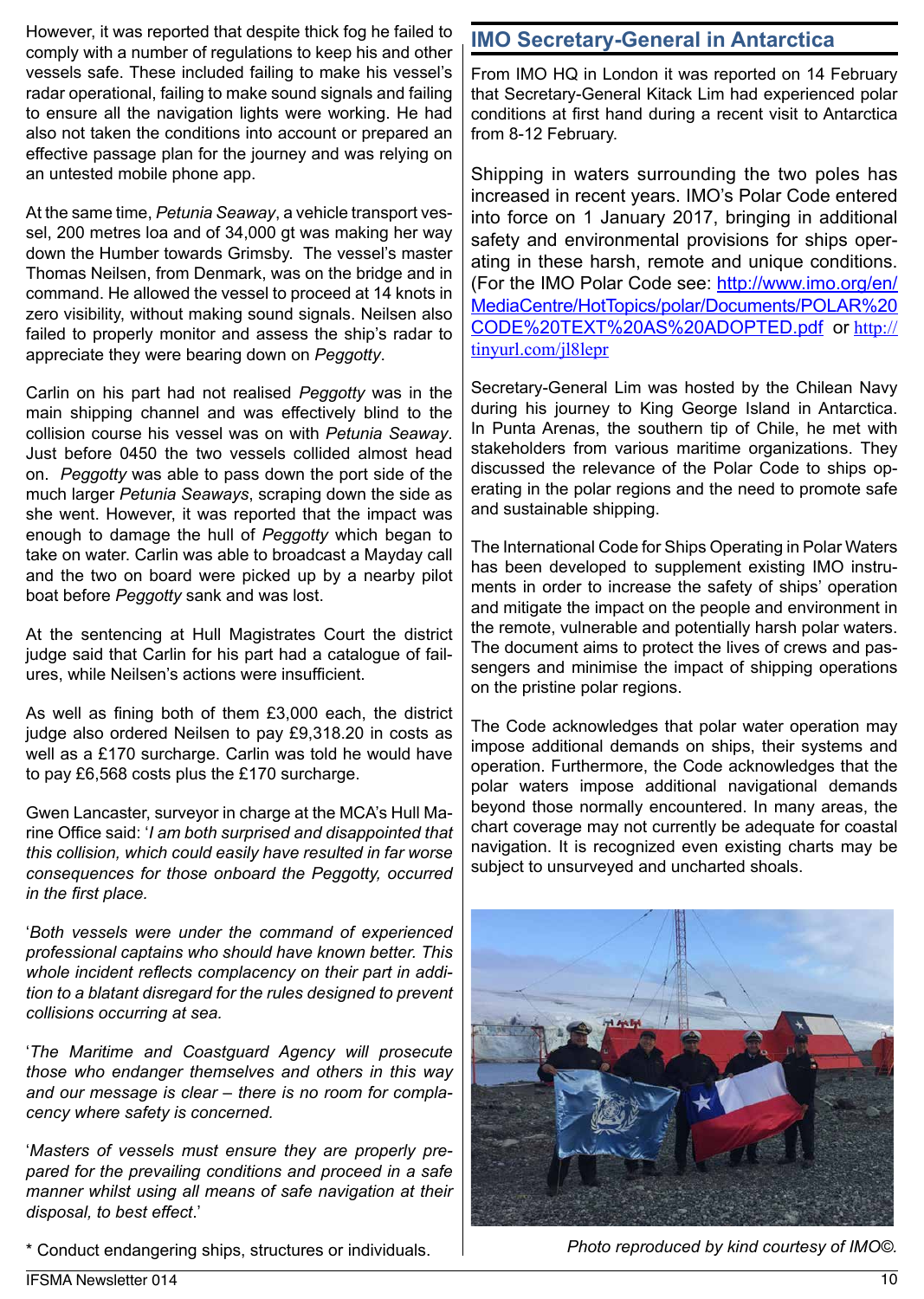# **Port of Takoradi expansion**

News was received from Ghana Ports and Harbours Authority (GPHA) on 16 February that the Port of Takoradi had received its largest vessel since the port was created in 1928.

It is understood that berthing was made possible by lengthening of the bulk jetty. Port of Takoradi's Public Affairs and Marketing Manager, Peter Armoo Bediako, said that as the first 200 metres of the intended 800 metres of the bulk jetty had been completed Takoradi Port was able to berth two large vessels namely mv *Josco Fuzhou* (197metres loa) and mv *Iris Oldendorf* (200 metres loa).



Prior to the port's expansion project berthed vessels could only load up to 35,000 tonnes and now this capability has increased to 150,000 tonnes of cargo.

Bediako stated that *Iris Oldendorf* was currently loading 63,000 metric tonnes of bauxite bound for the People's Republic of China.

Expansion of the port which began in November 2014 is expected to be completed by the end of 2018 to permit larger volumes of import and export cargoes to be handled.

# **DFDS increase from 6 to 8 Ghent-Gothenburg sailings**

### **Boost for ro-ro traffic in port of Ghent**

Currently DFDS provides six sailings a week by deploying three ships between Ghent and Gothenburg. By the summer of 2017 one ship will be added, good for two extra departures. With these eight sailings, DFDS is further focusing on its growing ro-ro traffic. This was announced by the Port of Ghent on 16 February

In 2016, the Ghent-Gothenburg line accounted for 2.1 million tonnes of cargo, the second best result ever, it was reported. In lane metres, this was the best year with 1.8 million and a peak number of trailers shipped.

Deploying a fourth ship for two extra sailings per week follows this evolution. Since the end of last year (2016) DFDS is deploying three of its extended 'flower ships'\* on the Ghent and Gothenburg route, each vessel of approximately 230 metres loa.



Such ro-ro traffic makes Sweden the fourth most important trading partner of the port.

\*Examples such as *Begonia Seaways*, *Magnolia Seaways and Primula Seaways*.

# **New Offshore Fisheries Science Vessels (OFSVs) for Canada**

It was reported from Vancouver, British Columbia, on 16 February that the Hon Dominic LeBlanc, Minister of Fisheries, Oceans and the Canadian Coast Guard, toured Seaspan's Vancouver Shipyards (VSY) for a first-hand review of the progress on the Coast Guard's three new Offshore Fisheries Science Vessels (OFSVs) under construction there.

These three new OFSVs are the first ships to be built at VSY under the National Shipbuilding Strategy (NSS).

Ships as large as these are built in blocks which then fit together to form the whole vessel. The main blocks for the first OFSV are almost completely joined – the basic structure of the ship is in place and the vessel resembles its final form. Blocks forming the hull of the second OFSV are now being assembled, allowing the Minister to participate in the ship's keel-laying while he was onsite, a significant milestone. For the first time, steel sections, modules, and blocks are joined into a recognizable part of the ship. VSY has recently commenced production on the third OFSV.

Once commissioned the new OFSVs will enable Fisheries and Oceans and the Canadian Coast Guard to continue conducting important science and research work such as collecting information about the distribution, abundance and biology of species on the Atlantic and Pacific coasts.

Fisheries and Oceans Canada is the federal lead for managing Canada's fisheries, its oceans and freshwater resources, and safeguarding its waters. It supports economic growth in the marine and fisheries sectors, innovation through research in areas such as aquaculture and biotechnology, and a healthy and sustainable aquatic ecosystem for Canadians through habitat protection and sound science.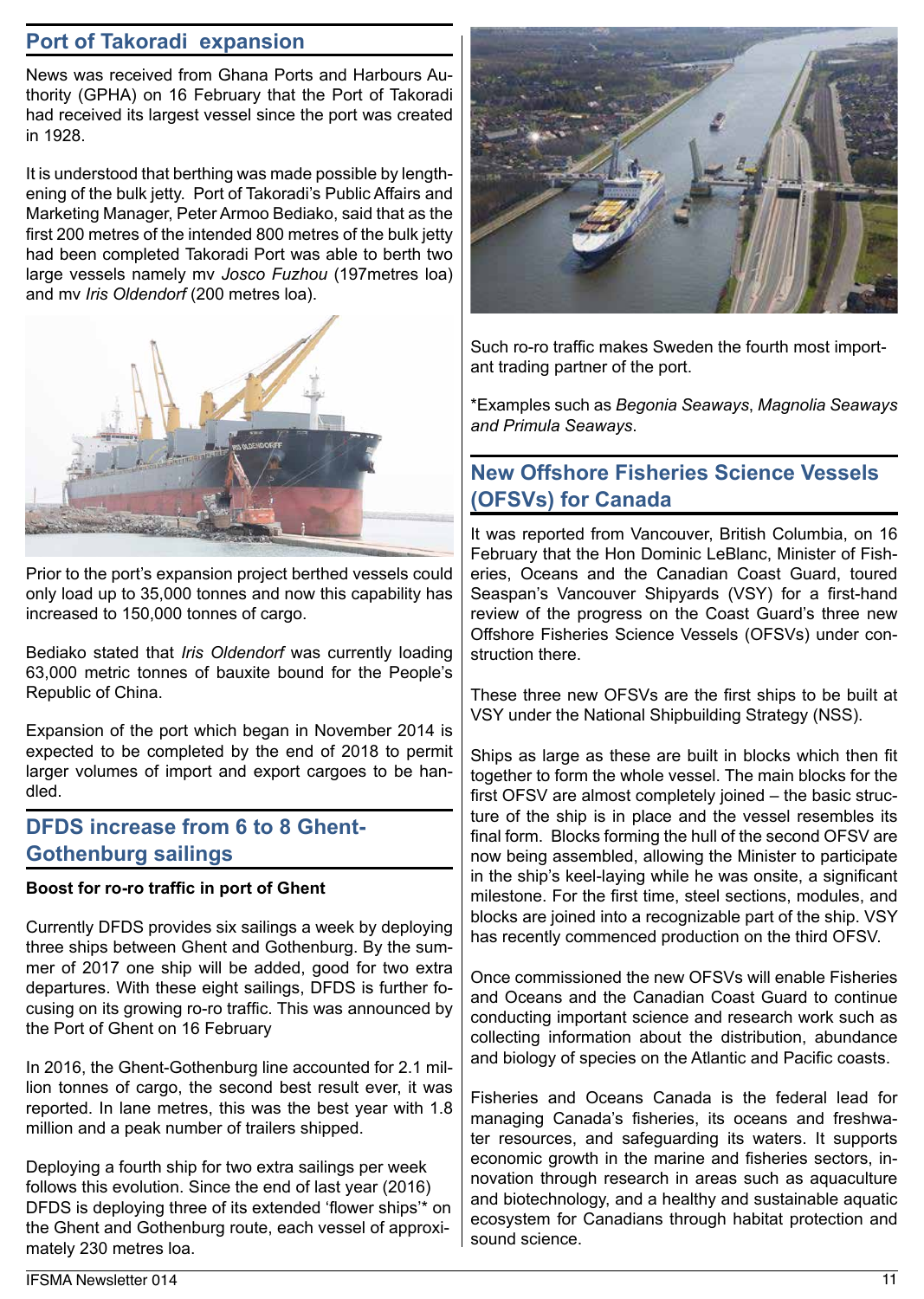At the VSY Minister LeBLanc said: '*I am pleased that progress is being made on construction of the Offshore Fisheries Science Vessels at Seaspan's Vancouver Shipyards. The keel laying of the second OFSV was a highlight as the pieces are starting to resemble the actual ship. This and other projects under the National Shipbuilding Strategy and the Coast Guard Fleet Renewal Plan will provide the men and women of the Coast Guard and our scientists with the equipment they need to conduct their important work for Canadians*.'



*Minister LeBlanc meets with employees from Seaspan's Vancouver Shipyards. Photo kindly provided by Fisheries and Oceans Canada©.*



**OOSV** 

Wseaspan

POLAR ICERREAKER

*Seaspan's Vancouver Shipyards has been selected under the Government of Canada's National Shipbuilding Strategy to be Canada's West Coast Centre of Excellence and long-term partner for the building of Canada's Non-Combat vessels. The multi-billion dollar Non-Combat programme will create stable work over the next decade and beyond, and see the construction of up to 17 ships to start.*

# **A cruise shipping strategy for the Port of Dublin**

On 2 February, from its HQ in Paris, the International Transport Forum (ITF) released a new study on the impacts of cruise shipping on urban development in the case of the city of Dublin, Ireland.

Cruise passengers now represent 7% to 8% of the total number of tourists coming to Dublin, a share that has increased rapidly over the last decade. The value cruise tourism brings could be further increased by developing Dublin into a cruise home port.

The study's recommendations include:

### **Implementation of the Alexandra Basin Redevelopment Project**

This project will provide new berths for cruise shipping. Developing more adapted infrastructure for cruise ships and passengers is the primary concern to improve Dublin's success as a cruise port. With approval from the national planning authority granted, implementation could go ahead at full speed.

### **Development of a joint cruise strategy for the whole city of Dublin**

As part of such a strategy Cruise Dublin could be promoted through joint marketing and communication of Dublin as a cruise destination.

### **Better exploitation of Dublin's asset as a potential home port**

In order to increase local economic impacts of cruise shipping, Dublin's assets as a potential cruise home port could



be leveraged and the facilities needed for realising such an ambition provided, including a cruise terminal building structure.

### **Firm decisions needed on cruise passenger flows**

Solutions for alleviating constraints include more parking spots for coaches and planning to ease passenger traffic flows between the new cruise terminal and the city centre. The ambition should be to have these measures implemented when the new cruise terminal becomes operational.

### **Development of a green cruise port policy**

This could start with a systematic monitoring of environmental impacts of cruise ships, including air emissions, to be extended with mitigation measures, such as incentive schemes for cleaner cruise ships.

The study was carried out as part of a programme on cruise shipping and urban development at the ITF and was made possible by a voluntary contribution from Dublin Port Company.

*Cruise Shipping and Urban Development: The Case of Dublin* can be viewed online and downloaded from http://www.itf-oecd.org/cruise-shipping-dublin or http:// tinyurl.com/h3kgolz.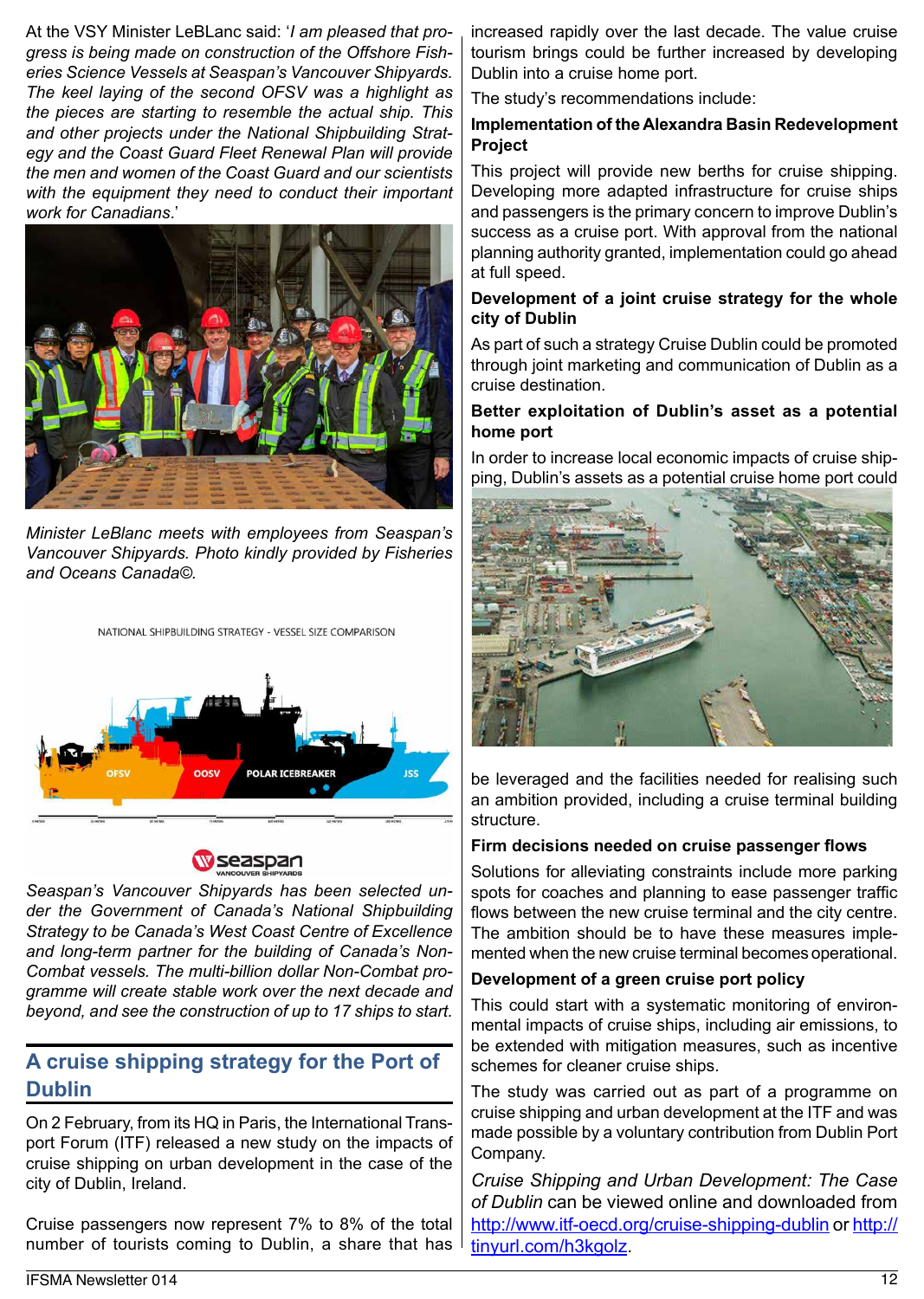## **THE IMO DIGEST**

### **Miami, USA: Balancing port competitiveness and security**

Secure and efficient ports support a sustainable maritime sector and underline the interconnection between ships, ports and people. This was one of the themes outlined by IMO's Javier Yasnikouski, Head of Maritime Security, who was speaking at the Hemispheric Conference on Port Competitiveness and Security, organized by the Inter-American Committee on Ports (CIP) of the Organization of American States (OAS), in Miami from 22 to 24 February. The event provided an opportunity to highlight the IMO World Maritime Day theme for 2017, Connecting Ships, Ports and People.



Yasnikouski commended OAS-CIP for promoting better cooperation between public and private sectors and invited participants to continue to share successful practices in secure and efficient port operations.

The Conference was attended by representatives from the public and private sectors, and regional organizations, including governmental agencies and port authorities from 27 countries.

Jorge Duran, Secretary of OAS-CIP, said that OAS-CIP and its members would continue to work towards the development of a more competitive, secure and sustainable port sector in the Americas through the organization of similar fora, technical assistance, training, active cooperation and collaboration with the private sector.

#### **Phnom Penh, Cambodia: Developing national maritime security legislation**

The drafting and enactment of appropriate national legislation is essential to the successful implementation and oversight of IMO's maritime security measures. Such legislation should specify the powers needed for government officials to undertake their duties, including the inspection and testing of security measures and procedures in place at ports and port facilities and in ships, and the application of enforcement action to correct non-compliance.

A workshop and assessment mission covering this topic was held in Phnom Penh, Cambodia on 21 and 22 February. This event was organized by IMO at the request of the Merchant Marine Department, Ministry of Public Works and Transport, Cambodia.



The workshop targeted Cambodian officials of the Designated Authority and Administration, particularly legal experts with responsibilities for implementation of maritime security measures in SOLAS Chapter XI-2 and the International Ship and Port Facility Security (ISPS) Code. Its aim was to help identify legislative gaps and suggest possible solutions. Participants considered port and ship security obligations arising under international conventions, reviewed existing national maritime security legislation and identified potential areas of improvement, based on recently approved IMO guidance and examples of similar legislation from other IMO Member States.

### **Bali, Indonesia: Global climate rules vital for shipping**

IMO Secretary-General Kitack Lim has spoken about the importance of a global approach to climate change regulation for the shipping industry. During the World Ocean Summit in Bali, Indonesia (22 to 24 February), organised by The Economist, he emphasized how global regulation through IMO has already established far-reaching mandatory technical and operational measures to reduce shipping's carbon footprint and set out a plan to determine any further measures needed.



Participation in the summit was the culmination of a week in Indonesia during which the S-G met the Minister of Transport, Budi Karya Sumadi, and the Coordinating Minister of Maritime Affairs, Luhut Binsar Pandjaitan. He also visited Tanjung Priok port to speak about IMO's theme for 2017 – Connecting Ships, Ports and People.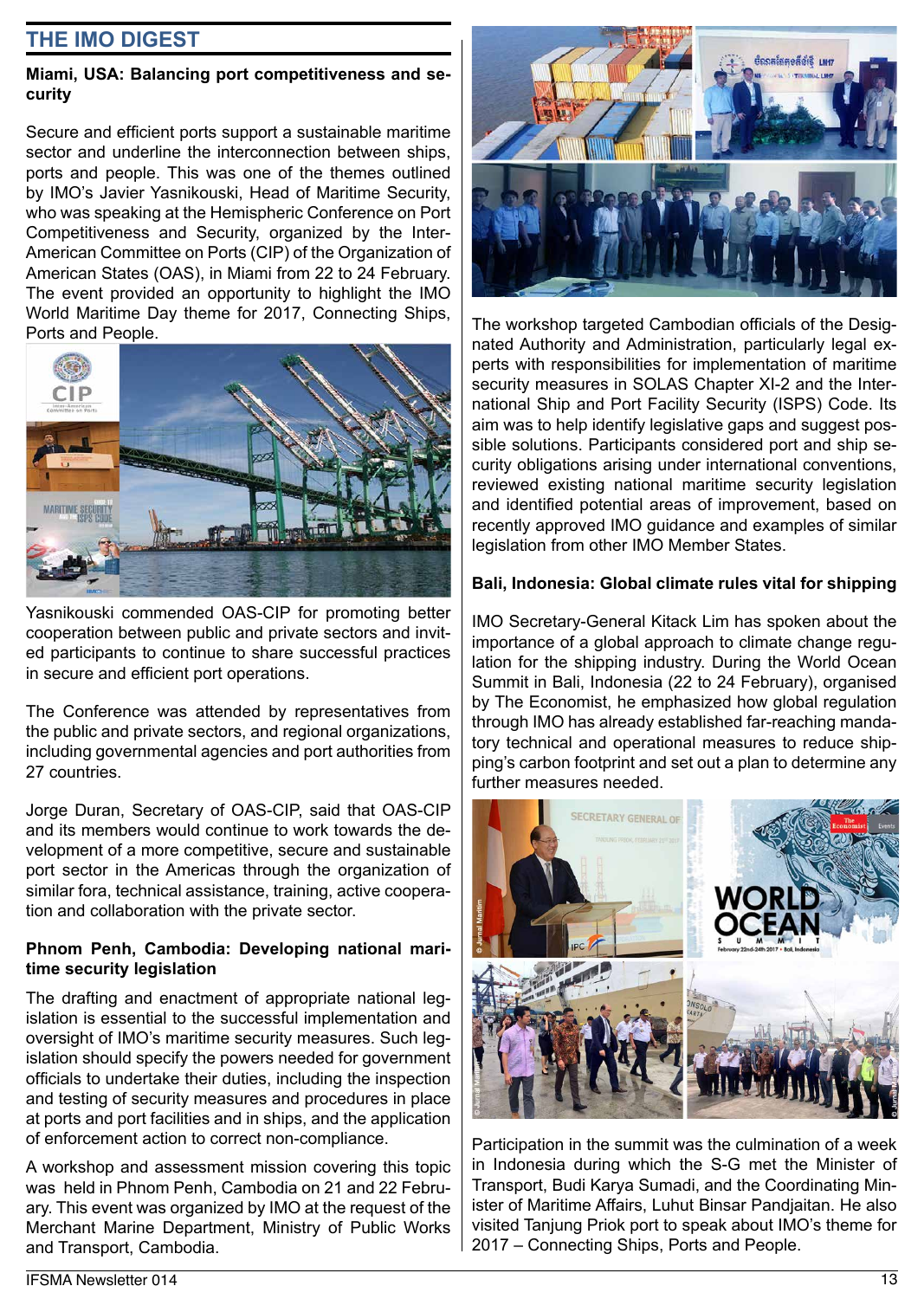#### **Manila, The Philippines: GloMEEP**

The Philippines is the latest country to receive IMO support to promote energy-efficient ship operation. A workshop took place in Manila on 23 and 24 February to equip 30 maritime educators from across the country with the knowledge to introduce the topic of ship energy-efficiency into their teaching curriculums.



This event, run under IMO's GloMEEP project, followed a productive event in Malaysia two days before with the focus on IMO Model Course 4.05 for seafarers, which provided lectures, interactive exercises and videos to enhance learning. Crews trained in the Philippines will then have the necessary knowledge to contribute a reduction in fuel consumption with a corresponding cut in greenhouse gas emissions.

The Manila workshop was hosted by the Maritime Industry Authority (MARINA). IMO was again represented by Astrid Dispert and a team of consultants.

## **Kuala Lumpur, Malaysia: GloMEEP**

A similar event was held in Kuala Lumpur on 20 and 21 February. It was developed under IMO's GloMEEP project to support maritime training institutes to deliver the IMO Model Course 4.05 to seafarers.



Twenty-five participants from various maritime universities, shipping colleges and institutes from across Malaysia took part in the workshop, which was hosted by the Marine Department Malaysia (MDM) and Maritime Institute of Malaysia (MIMA). IMO was represented by Astrid Dispert and a team of consultants.

# **Dirty vessel ordered to leave New Zealand**

A dirty vessel ordered to leave Tauranga over the weekend 4 / 5 March will have to be thoroughly cleaned before she can re-enter New Zealand waters, said the Ministry for Primary Industries (MPI).

MPI ordered the Panama-registered *DL Marigold* to leave New Zealand within 24 hours on 5 March. The order followed the discovery of dense fouling of barnacles and tube worms on the bulk carrier's hull and other underwater surfaces by MPI divers.

Said Steve Gilbert, MPIs Border Clearance Director: '*The longer the vessel stayed in New Zealand, the greater chance there was for unwanted marine species to spawn or break away from the ship. So we had to act quickly*'.

*DL Marigold* arrived in Tauranga from Indonesia on 4 March. She had been due to stay in New Zealand waters for nine days.

MPI reported that the vessel was due to proceed to Fiji for cleaning then return to New Zealand to finish discharging a shipment of palm kernel expeller.

Added Gilbert: '*The vessel will not be allowed back until it can provide proof it has been thoroughly cleaned*.'

He commented that this is the first time MPI has ordered an international vessel to leave a New Zealand port for biofouling reasons and concluded by saying: '*We were dealing with severe contamination in this case*'.

New rules will require all international vessels to arrive in New Zealand with a clean hull from May 2018. It is understood that during the interim period, MPI can take action in cases of severe biofouling.

*To read more on New Zealand's advice on biofouling see here:*

*https://www.mpi.govt.nz/importing/border-clearance/vessels/biofouling-management/*

## What to do before arrival

*All vessel operators arriving in New Zealand must now complete a biofouling declaration (part 1 of the* **Biofouling and ballast water declaration***). This is usually sent prior to arrival with the* **Advance notice of arrival** *(Customs' form). The advance notice of arrival form you use will depend on your vessel type.*

*Download the relevant notice of arrival form and biofouling declaration*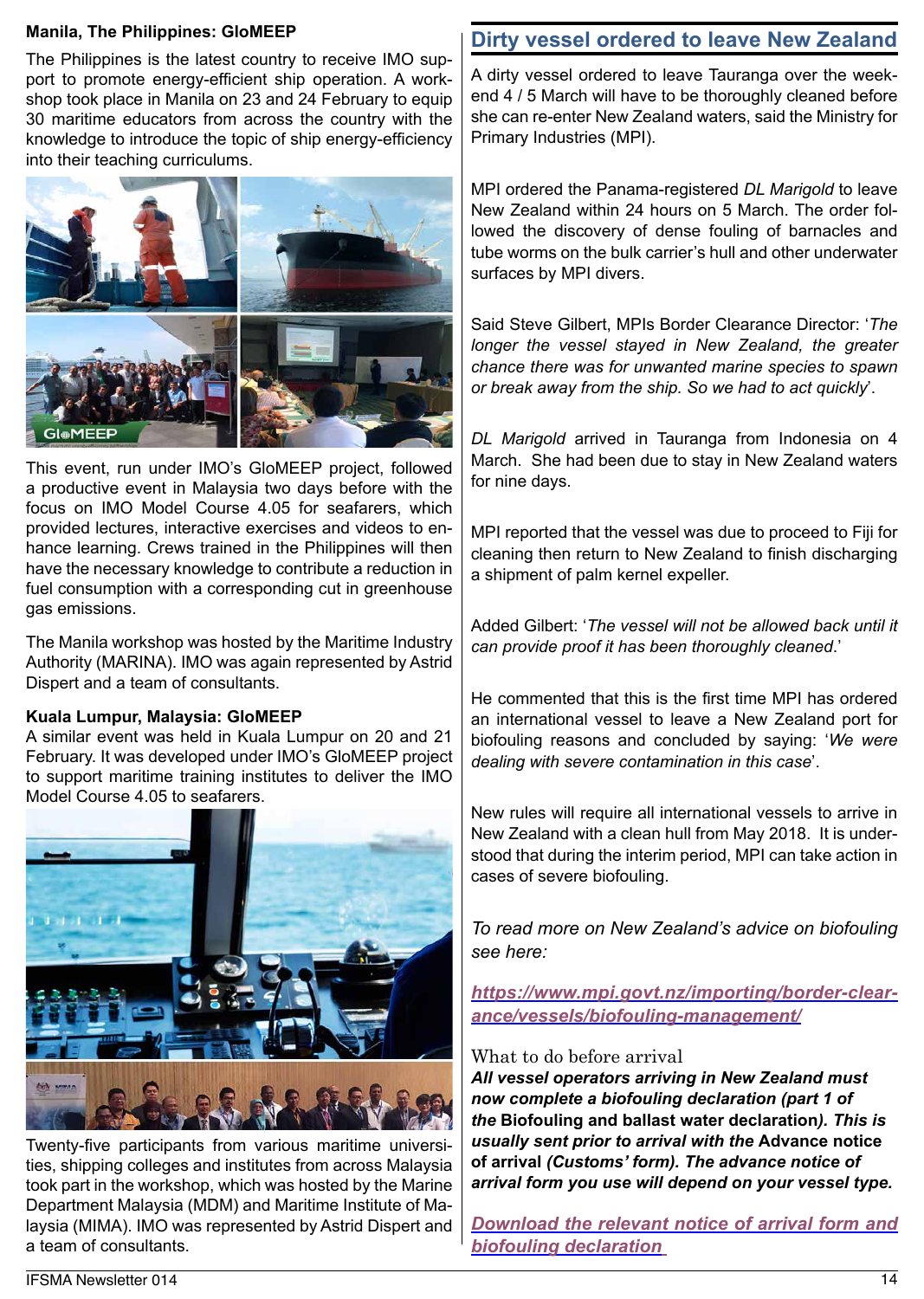# **First hijacking by Somali pirates in 5 years.**

**Attack reinforces the need for vessels to follow Best Management Practices (BMP) within the High Risk Area**



*Area where the* ARIS 13 *was hijacked off the coast of Somalia. Map credit: Oceans Beyond Piracy/One Earth Future.*

It has been reported from Nairobi, Kenya that on 13 March Somali pirates hijacked the bunkering tanker *ARIS 13*, en route to Mogadishu from Djibouti. The ship was seized approximately 18 km off the northern tip of Somalia.

This incident marks the first hijacking of a merchant vessel since the height of Somali piracy in 2012. Details of the *ARIS 13*: Crew consists of eight Sri Lankans. Vessel owned by Panama-based company, Comoros flagged, and United Arab Emirates managed vessel carrying a cargo of gas and fuel

Not registered with the Maritime Security Center for the Horn of Africa, an organization that registers and tracks commercial traffic in region

*ARIS 13* reported that it had been approached by two skiffs, with weapons sighted on one of the boats. The vessel soon dropped communication and was reported by EUNAVFOR to have been hijacked by pirates. It was then taken to the coastal town of Caluula in Somalia's Puntland state.

*ARIS 13* was preparing to cut through the Socotra Gap between the tip of Somalia and the island of Socotra. This route is frequently used as a cost- and time-saving measure for vessels travelling down the east coast of Africa despite the threat of piracy.

Additionally, the *ARIS 13* has a low freeboard of only three metres and was moving at a slow speed of five knots. These factors made the vessel an easier target for pirates, who typically board ships with ladders from fast moving skiffs. This attack reinforces the need for vessels to follow shipping industry Best Management Practices (BMP) within the BMP specified High Risk Area.

The group claiming responsibility for the vessel's capture belongs to the Majerteen/Siwaaqroon sub- clan, led by the pirate Jacfar Saciid Cabdulaahi.

While this incident marks the first major hijacking since 2012, it does not yet indicate a large-scale return of Somali piracy. However, Somali pirates have still been quite active in recent months.

Oceans Beyond Piracy's State of Maritime Piracy Report indicates the following:

The number of reported failed attacks and suspicious incidents rose in 2016.

Armed security teams deterred 11 attacks in 2016.

The *Muhammadi*, attacked on 22 November 2015 roughly 250 nm off Eyl, is the last known hijacking incident in the region.

On 22 October the *CPO Korea,* a UK-flagged chemical tanker, was approached by a skiff of armed men who exchanged fire with the security team.

In addition to the eight Sri Lankans on the *ARIS 13*, Somali pirates are still holding eight seafarers from the fishing vessel, *Siraj,* who were captured on 26 March 2015.

Piracy has diminished since 2012, largely due to mitigating efforts at sea by international naval forces, adherence to industry Best Management Practices, and the use of private security. However, the situation in Somalia that originally permitted piracy to flourish has not changed. This has left the door open for other forms of maritime crime, such as smuggling and trafficking. There is a need for continued vigilance against piracy and other forms of maritime crime in the region.

Regarding this week's hijacking, IMO have just issued this:

*IMO Secretary-General Kitack Lim has urged the shipping industry to apply diligently IMO guidance and best management practices to avert possible piracy attacks, in the wake of the hijack of the Aris 13, off Puntland, Somalia.*

*"While we have seen a very welcome decline in piracy off Somalia since the last reported hijack by Somali pirates in 2012, the reality is that piracy off the coast of Somalia has not been eradicated and the underlying conditions have not changed. Merchant shipping should continue to take protective measures against possible piracy attacks in the Gulf of Aden and the western Indian Ocean through diligent application of IMO guidance and Best Management Practices," Mr. Lim said.*

*He also called upon the Federal Government of Somalia and its regional authorities in Puntland to take prompt action to ensure the safe and speedy release of the eight Sri Lankan seafarers.*

*\*\*\*\*\**

Somali pirates released a hijacked oil tanker and its eight Sri Lankan crew on Thursday 16<sup>th</sup> March, a Somali security official and the pirates said, bringing the first hijacking since 2012 to an unusually swift conclusion without the payment of a ransom.

"There has been discussion going on after the gunfight of this afternoon ... We took our forces back and thus the pirates went away," said Abdirahman Mohamud Hassan, the director general of the Puntland maritime police force.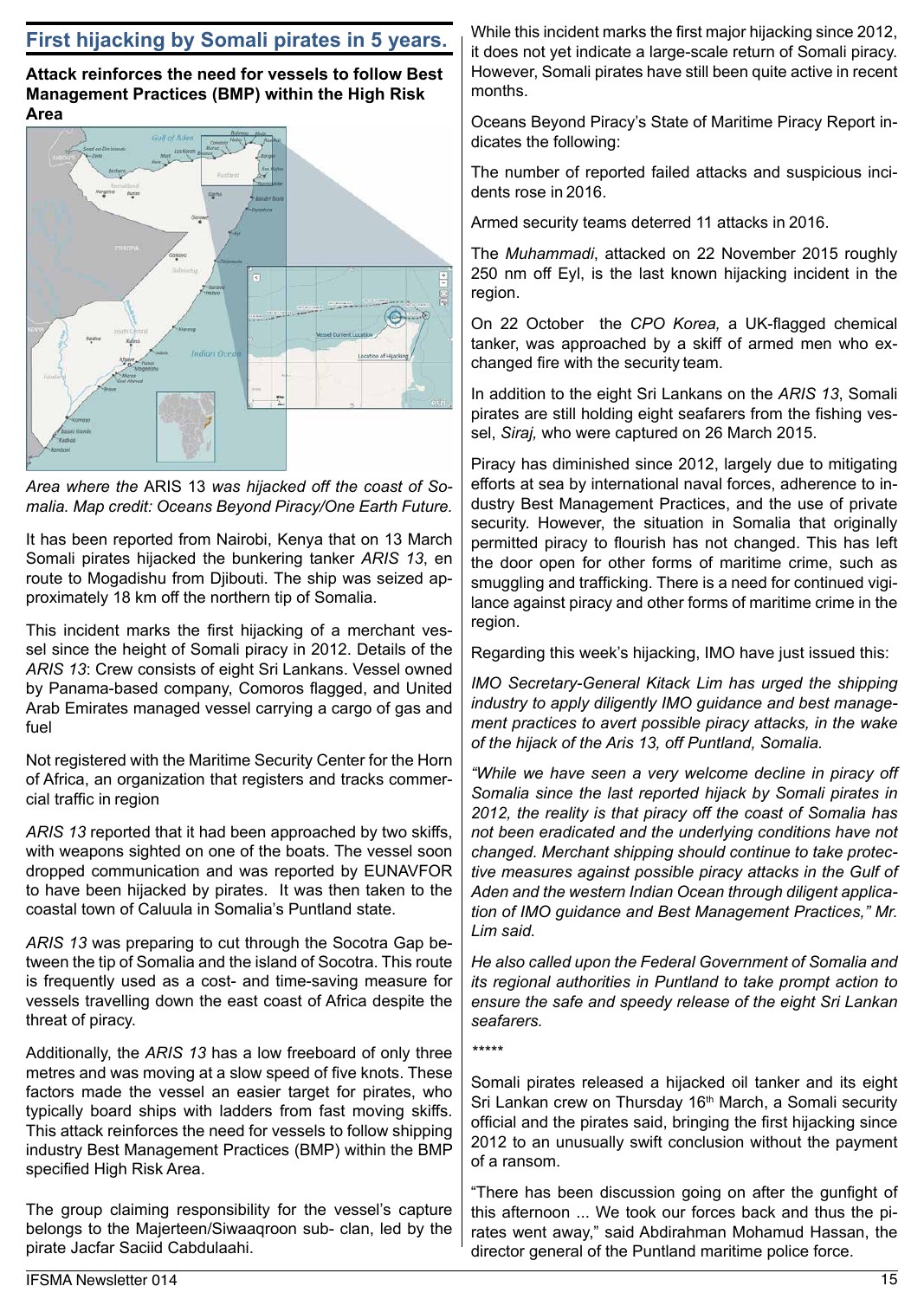# Spun Yarn 1 - Miscellaneous maritime news from all quarters

## **ILO video**

In August 2014 ILO TV travelled on board the container vessel *APL Boston* to hear first-hand from seafarers of life at sea and what impact the MLC 2006 convention has on their work. The video is still available here:

https://www.youtube.com/watch?v=zK51hlF4Izw

### **WMD theme: Connecting Ships, Ports and People**

Connecting ships, ports and people, this year`s theme for World Maritime Day highlights the importance of coherent and connected development across all maritime sectors. To illustrate this concept, IMO Secretary-General Kitack Lim recently visited the port of Felixstowe on England's East Coast to record his annual message for the event. With the busiest container port in the United Kingdom featuring as the backdrop, the clear link between ships and ports and the people that operate them is emphasized. The four-minute video can be seen here: https://www. youtube.com/watch?v=yVYPTVYJtEo&feature=youtu.be

### **LNG supply chain**

#### **New Guide provides standards for growing LNG bunkering vessel sector**

In January ABS published its *Guide for LNG Bunkering* providing standards for the design, construction and survey of LNG bunkering systems on board a vessel.

As LNG as fuel becomes more widely adopted the infrastructure will continue to expand. LNG bunkering vessels are a prime example of that supply chain expansion and will provide a viable refuelling option around the world. The ABS *Guide for LNG Bunkering* sets out standards for LNG bunkering systems fitted to vessels intended for shipto-ship LNG transfer. The Guide also addresses bunkering station safety, lifting and hose handling equipment, control, monitoring and emergency shutdown safety systems and emergency release systems.

The guide is downloadable here: http://ww2.eagle.org/ content/dam/eagle/rules-and-guides/current/special\_service/245\_Guide\_for\_LNG\_Bunkering/LNG\_Bunkering Guide\_e-Jan17.pdf

### **Angola, new deep water port**

The Fundo Soberano de Angola (FSDEA), Angola's sovereign wealth fund, announced on 24 January that it had committed to invest \$180 million in the strategic deep sea port of Caio in Cabinda enclave, Angola. The commitment is made as part of FSDEA's \$1.1 billion infrastructure fund. It is understood that this investment will create the first deep sea port in Angola and will be built in two phases. Phase 1 will result in a terminal of 630 metres length connected to the shore via a two kilometre bridge. Its access channel will have a depth of 15 metres and the terminal will benefit from a water depth of 14 metres. Furthermore, port facilities are expected to include a free trade zone, advanced ship repair facility, storage and cargo handling space.

### **FIRESAFE study**

Early in February the European Maritime Safety Agency (EMSA) published its final report into its FIRESAFE study. This was part of the work that the Agency has undertaken on fires on Ro-Ro passenger ships and conducted by the SP Technical Research Institute of Sweden, Bureau Veritas and Stena Line.

EMSA decided to focus on electrical fire as ignition risk and fire extinguishing failure, after consultation with experts from maritime administrations and accident investigation bodies. The study showed that approximately 30% of fires on Ro-Ro passenger ships originate on the vehicle deck and 90% of these, in the cargo being transported. FIRESAFE suggested a number of risk control measures in order to mitigate the associated risk, and concluded that cost efficient measures can be taken to reduce the risk for both focus areas.

### **Safe navigation via the Copernicus Maritime Surveillance service**

The Copernicus Maritime Surveillance (CMS) service was called upon recently to provide support to the French Polar Institute (IPEV) in the Antarctic, at the request of the European External Action Service (EEAS). IPEV wanted to assess the feasibility of using earth observation information for safety of navigation in ice conditions. The CMS service was able to assist the IPEV logistics ship in identifying safe navigation routes through the ice pack. Given the limited bandwidth of the vessel, earth observation information was downloaded first to the Antarctic coastal support station, and then split into smaller files to be sent on to the vessel. In reaction to the first images sent, the EEAS responded: '*We got the images and they are great. The captain is very enthusiastic. He has already been able to identify an area where he can cross the icepack.*'

The Copernicus service for Security applications aims to support EU policies by providing information in response to Europe's security requirements. It improves crisis prevention, preparedness and response in three key areas: (a) Border surveillance; (b) Maritime surveillance and (c) Support to EU External Action.

### *Guide to Good Practice on Port Marine Operations*

Shipmasters planning to move ashore may be interested in this publication now available on the (UK) Maritime & Coastguard Agency (MCA) website at: www.gov.uk/government/ uploads/system/uploads/attachment\_data/file/589322/ Guide\_To\_Good\_Practice\_FINAL.pdf

This 192 page document has been prepared in conjunction with the Port Marine Safety Code 2016 and contains much useful information and detailed guidance on a number of issues relevant to the management of ports and other marine facilities. There are 13 sections and 8 annexes dealing with Legal Background, Risk Assessment, Marine Safety Management Systems, Emergency Preparedness and Response, Conservancy, Navigation Management, Pilotage, Towage and more.